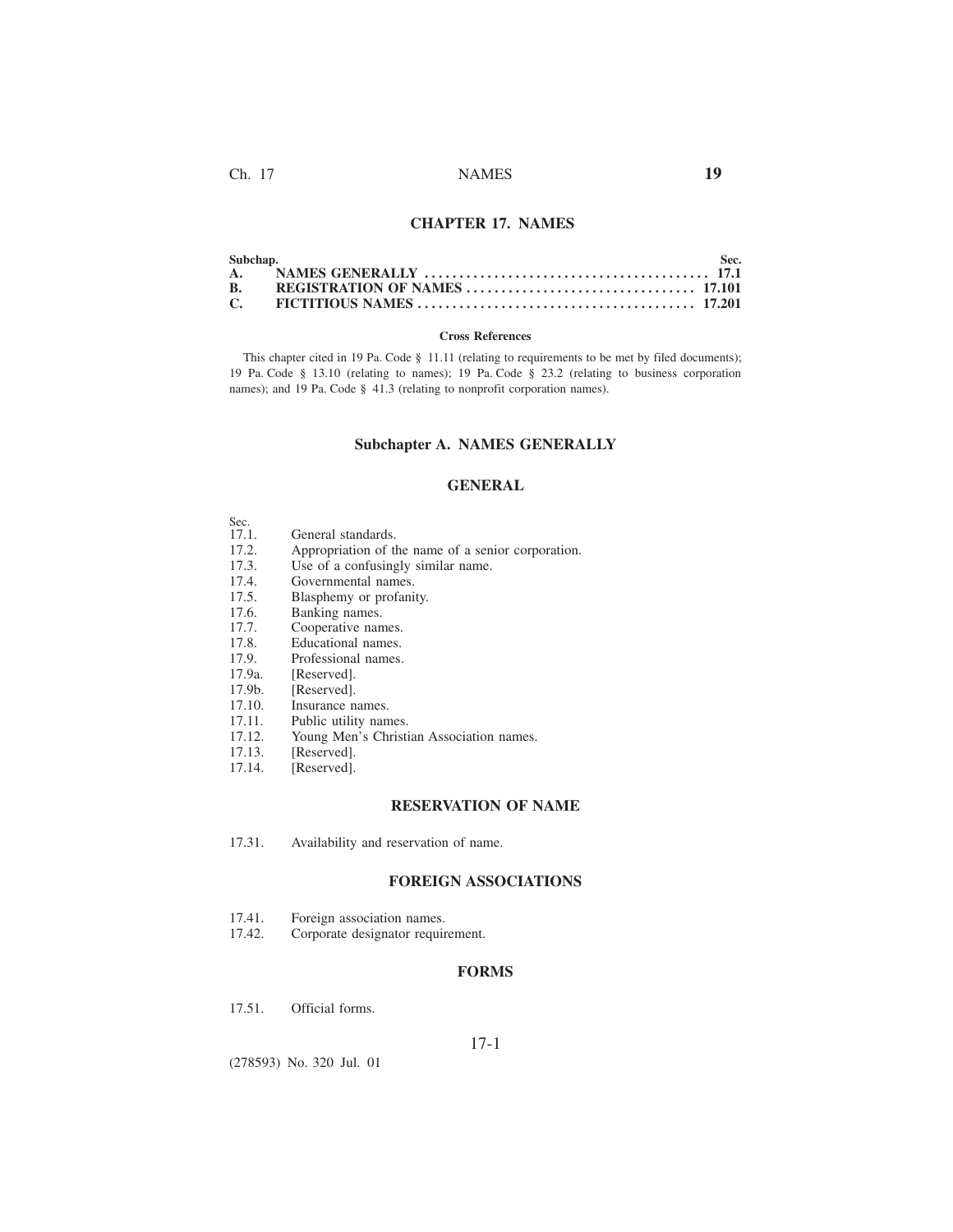# **GENERAL**

## **§ 17.1. General standards.**

(a) An association name may be in any language, but shall be expressed in Roman letters or characters or Arabic or Roman numerals. As to the use of ''Inc.'' or an equivalent corporate designator, see the discussion in this subpart under the applicable type of association.

(b) Except as otherwise provided by statute, a new association may not be incorporated or otherwise organized or qualified with a name which is the same as or confusingly similar to, and no existing association may change its name to a name which is the same as or confusingly similar to, the name of an association whose name is currently registered under 54 Pa.C.S. § 501 (relating to register established).

(c) The register established under 54 Pa.C.S. § 501 consists of the following names, as long as the registration has not been terminated under 54 Pa.C.S. § 504 or § 506 (relating to effect of failure to make decennial filings; and voluntary termination of registration by corporations and other associations):

(1) A name registered prior to February 13, 1973 under the act of May 16, 1923 (P. L. 246, No. 160) (Repealed), relating to registration of certain names.

(2) A name registered under 54 Pa.C.S. § 502 (relating to certain additions to register). The names of those limited partnerships which have effected any of the following filings in the Department are deemed registered under 54 Pa.C.S. § 502(b) by reason of having effected the filing, as long as the partnership has not filed a certificate of cancellation, in the case of a domestic partnership, or a certificate of cancellation of registration, in the case of a foreign partnership:

(i) A certificate of limited partnership. See 54 Pa.C.S. § 8585 (relating to name).

(ii) A certificate of summary of record. See section 8519 of the RULPA (relating to filing of certificate of summary of record by limited partnerships formed prior to 1976).

(iii) An application for registration as a foreign limited partnership. See 54 Pa.C.S. (relating to name).

(3) In the case of a domestic or qualified foreign corporation, a name rendered unavailable for corporate use by other corporations by reason of a filing in the Department by the domestic or qualified foreign corporation, as long as so rendered unavailable. See 54 Pa.C.S. § 502(b).

(4) A name registered under section 4131 of the BCL (relating to registration of name) and section 6131 of the NPCL (relating to registration of name) or a similar provision of law, as long as so registered. See 54 Pa.C.S. § 502(b).

17-2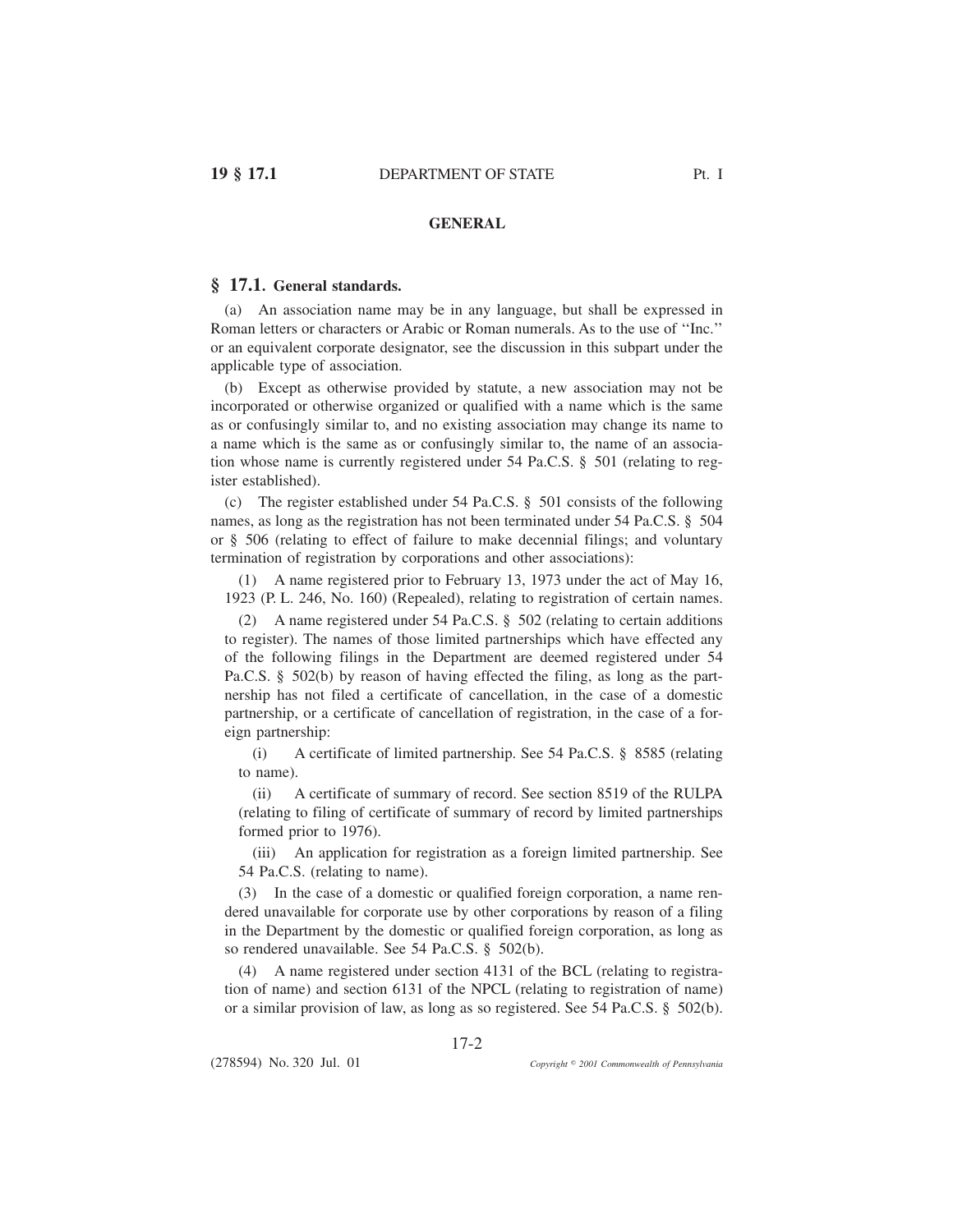(5) In the case of a business trust which exists subject to Chapter 95 of the code (relating to business trusts), the name of the trust as set forth in instrument filed in the Department under section 9503 of the code (relating to documentation of trust).

(d) A name is not rendered unavailable for association use by reason of registration under 54 Pa.C.S. Chapter 3 (relating to fictitious names). See 54 Pa.C.S. §§ 311(a)(6) and 332 (relating to registration; and effect of registration).

#### **Source**

The provisions of this § 17.1 adopted June 22, 1973, effective June 23, 1973, 3 Pa.B. 1164; amended January 29, 1982, effective January 30, 1982, 12 Pa.B. 471; amended April 17, 1992, effective April 18, 1992, 22 Pa.B. 1993. Immediately preceding text appears at serial pages (109841) to (109842).

#### **Cross References**

This section cited in 19 Pa. Code § 17.101 (relating to registration of names of certain domestic associations); and 19 Pa. Code § 17.204 (relating to general restrictions on name availability).

# **§ 17.2. Appropriation of the name of a senior corporation.**

(a) Section 802(a)(x) of the Banking Code (7 P. S. § 802(a)(x)) and section 1301(b)(1) of the BCL (relating to purposes) and section 5303(b)(1) of the NPCL (relating corporate name) provide that a junior corporation may adopt the name of another association if the other association meets the following conditions:

(1) Is about to change its name, or to cease to do business, or is being wound up, or is a foreign association which is about to withdraw from doing business in this Commonwealth. In all these cases, the written consent of a senior association to the adoption of its name by the junior corporation shall be executed on Form DSCB:17.2 (Consent to Appropriation of Name).

(2) Has filed with the Department of Revenue a certificate of out of existence, or has failed for a period of 3 successive years to file with the Department of Revenue a report or return required by law. It is the responsibility of the applicant to communicate directly with the Department of Revenue to ascertain the status of the senior association. If the association is not in good standing the applicant shall request the Department of Revenue to certify the failure to file to the Department. See 61 Pa. Code §§ 151.11—151.13 (relating to termination; minimum reporting; and resumption of reporting).

(3) Has abandoned its name under the laws of its jurisdiction of incorporation, by amendment, merger, consolidation, division, expiration, dissolution or otherwise, without its name being adopted by a successor in a merger, consolidation, division or otherwise, and an official record of that fact, certified as provided by 42 Pa.C.S. § 5328 (relating to proof of official records) is presented by a person to the Department.

(4) Has had the registration of its name under Subchapter B (relating to registration of names) terminated. If the termination was effected by operation

(278595) No. 320 Jul. 01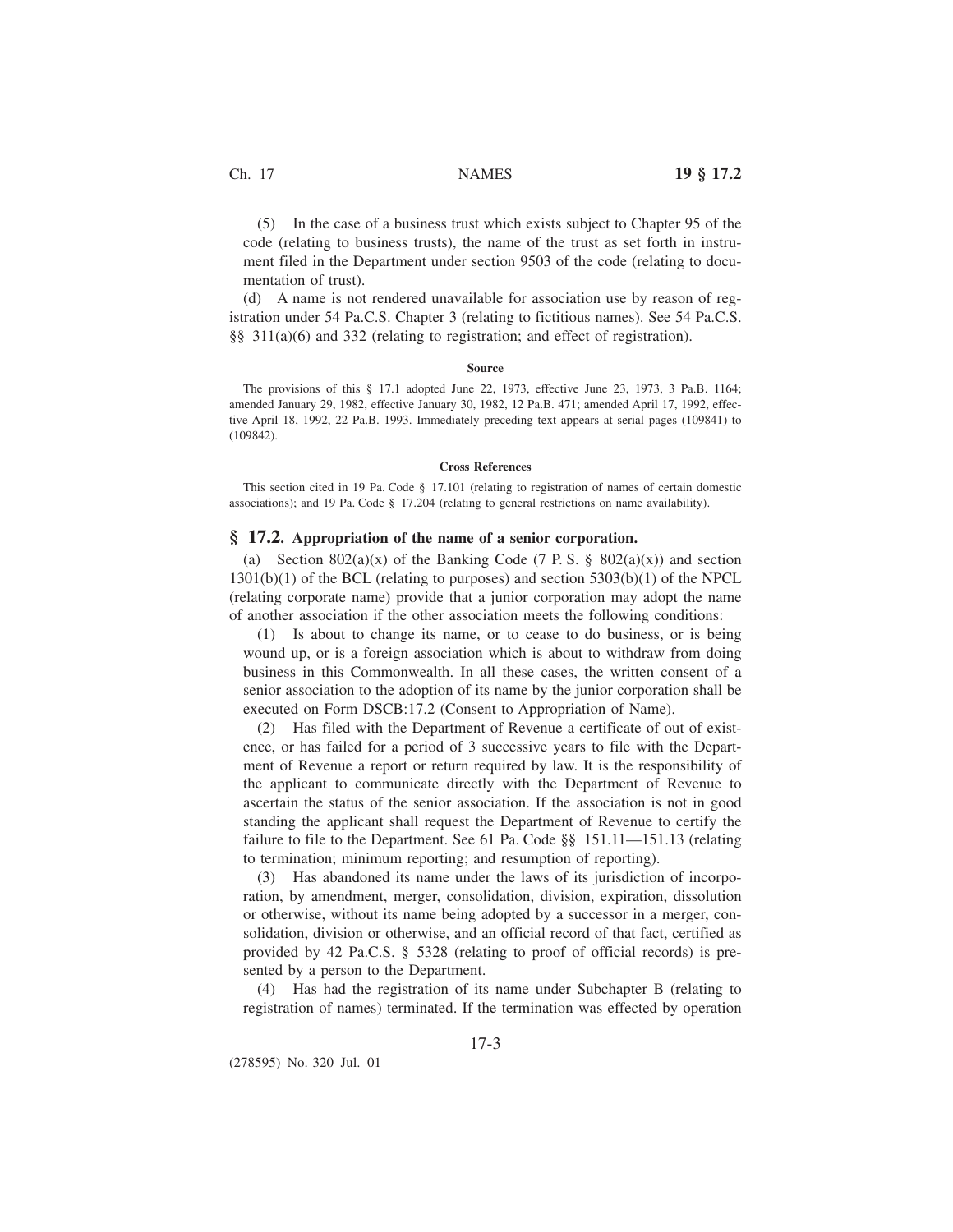of § 17.102 (relating to decennial filings), the application for the name shall be accompanied by a verified statement stating that at least 30 days written notice of intention to appropriate the name was given to the delinquent association at its registered office, and that after diligent search by the affiant, the affiant believes the association to be out of existence.

(b) A corporate name is the same as another corporate name when the one is identical to the other, including spelling, spacing and punctuation.

(c) If a corporate name is made available on the basis set forth in subsection  $(a)(2)$ , the defaulting or out-of-existence association shall cease to have by virtue of its prior registration the right to the use of the name. The association, upon the withdrawal of the certificate of out of existence or upon the removal of its delinquency in the filing of required reports or returns, shall make inquiry with the Department with regard to the availability of its name. If the name has been made available to another association under this section, the association shall adopt a new name in accordance with law before resuming its activities.

(d) If a corporate name is made available on the basis set forth in subsection (a)(1) and the senior association continues to use its name in this Commonwealth and does not change its name, cease to do business, be wound up or withdraw as it proposed to do in its consent, or if a senior corporation does not comply with the requirements of subsection (c), the senior corporation is liable to injunction proceedings at the instance of the Attorney General or a person adversely affected.

### **Source**

The provisions of this § 17.2 adopted June 22, 1973, effective June 23, 1973, 3 Pa.B. 1164; amended April 17, 1992, effective April 18, 1992, 22 Pa.B. 1993. Immediately preceding text appears at serial pages (109842) and (87011).

### **Cross References**

This section cited in 19 Pa. Code § 17.41 (relating to foreign association names); and 19 Pa. Code § 17.204 (relating to general restrictions on name availability).

## **§ 17.3. Use of a confusingly similar name.**

(a) Section 802(a)(x) of the Banking Code (7 P.S.  $\S$  802(a)(x)), section  $1303(b)(1)$  of the BCL (relating to corporate name),  $5303(b)(1)$  of the NPCL (relating to corporate name) and 54 Pa.C.S. § 311(e)(1) (relating to registration), provide that an entity may adopt a name which is confusingly similar to the name of another association with the consent of the other association. In all these cases, the written consent of the association to the adoption of the name which is confusingly similar to its name shall be executed on Form DSCB:17.3 (Consent to Use of Similar Name).

(b) If a confusingly similar name is made available on the basis of Form DSCB:17.3 which recites that the senior association is about to change its name, or to cease to do business, or is being wound up or is about to withdraw from

17-4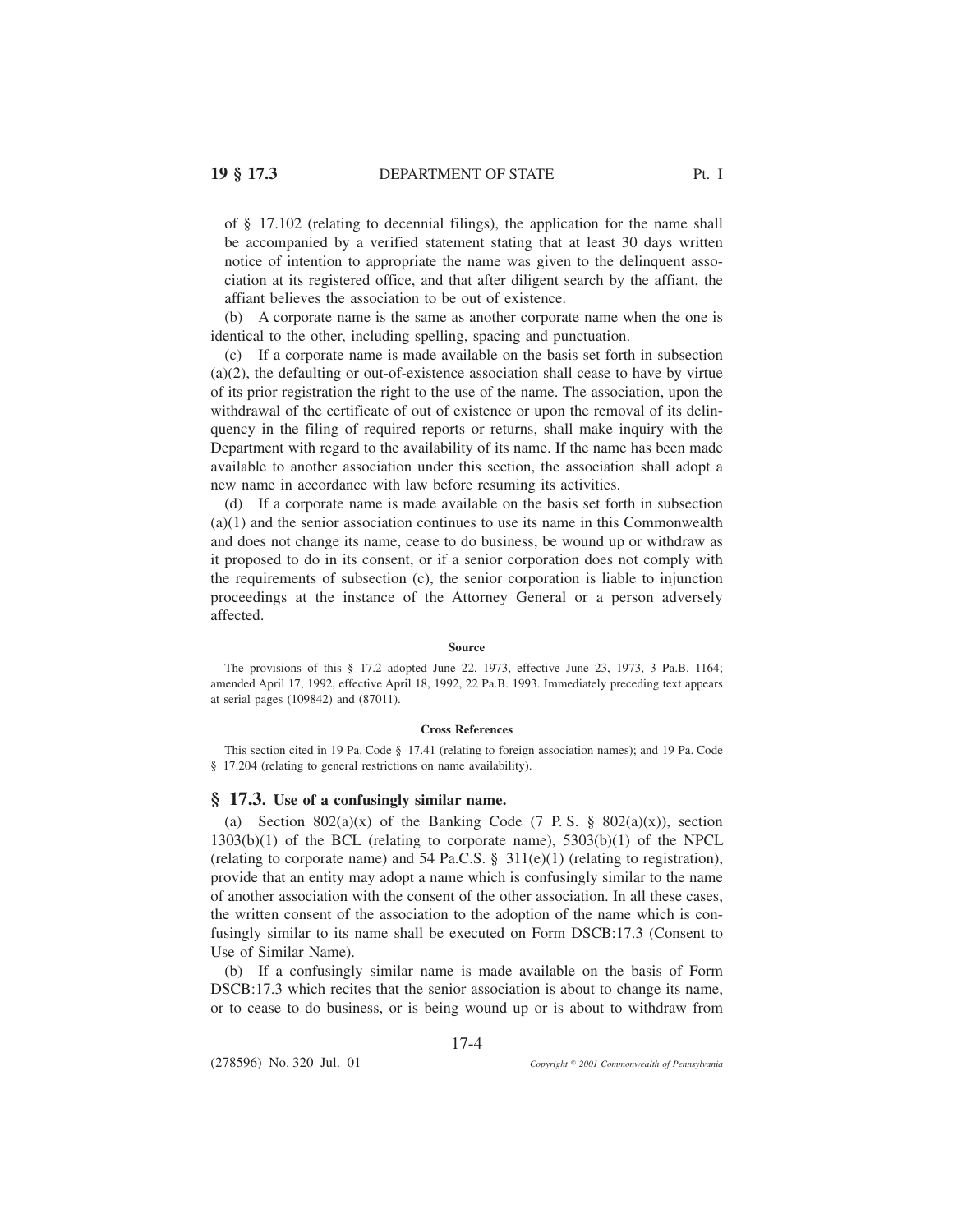doing business in this Commonwealth, and the senior association continues to use its name in this Commonwealth, and does not change its name, cease to do business, be wound up or withdraw as it proposed to do in its consent, the senior association is liable to injunction proceedings at the instance of the Attorney General or a person adversely affected.

(c) In determining whether one name is confusingly similar to another, the Department will apply the following criteria:

(1) A name is confusingly similar if it fails to adequately differentiate an association from other associations. The following individually or in a combination result in a confusingly similar name, producing a conflict which requires written consent:

(i) The use of a different corporate designator; for example, Corp., Co., Inc., Ltd., and the like.

- (ii) The use of a plural.
- (iii) The use of an article, that is, ''a'' or ''the.''
- (iv) The use of a geographic designator after the association name.
- (v) The use of a numeral or spelled number after the association name.

(2) The use of one or more different initials shall constitute a different name, for example, J. G. Doe Incorporated and F. G. Doe Incorporated.

(3) Phonetic similarities involving the principal name or word in the corporate name does not constitute a conflict if one or more of the following circumstances exist, but in all other cases written consent is required:

- (i) One or more different initials are included in the name.
- (ii) A different corporate designator is used.
- (iii) A plural is used.
- (iv) A geographic designator is included.
- (v) One or more numbers are used.
- (vi) The location is far removed from the conflicting name.

(4) If a synonym is used which indicates the same purpose and is of like spelling and pronunciation, a conflict will be deemed to exist and written consent is required.

(5) In the case of professional corporations, a confusingly similar name is permitted if it constitutes one of the professionals' own names.

(6) In the case of affiliates using the same name with geographic or other designator, written consent will be required from the parent or prime affiliate only.

(7) The following are examples of the application of the standards set forth in this section:

(278597) No. 320 Jul. 01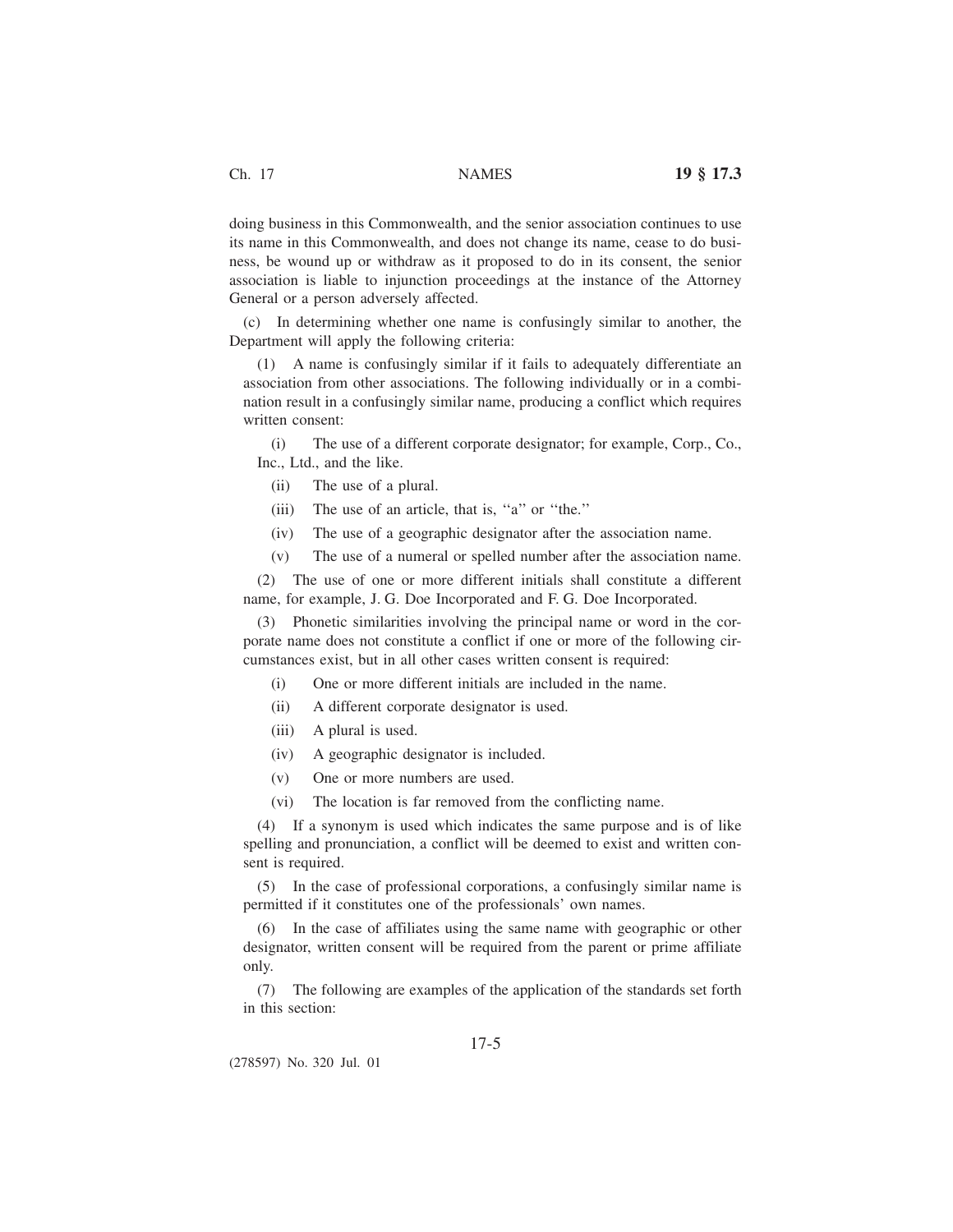# **19 § 17.3** DEPARTMENT OF STATE Pt. I

XYZ Corp. and XYZ Co. XYZ's Inc. and XYZ Inc. A XYZ Inc. and The XYZ Inc. XYZ of Pittsburgh and XYZ of Philadelphia XYZ Inc. and XYZ of Pittsburgh XYZ Inc. and XYZ I

*Confusingly Similar Not Confusingly Similar*

1302 Elm St. Inc. and 1304 Elm St. Inc. J. G. Doe Inc. and F. G. Doe Inc. Two XYZ Inc. and Four XYZ Inc.

XYZ 2 and XYZ II

XYZ I and XYZ II

XYZ One Inc. and XYZ Inc.

XYZ Company Inc. and XYZ Inc.

XYZ North Inc. and XYZ Inc.

(d) Words and places in common usage are not subject to preemption by a single person or association and will be recognized as such.

(e) In borderline cases, the Department will take the following into consideration:

(1) Differences in geographic location.

(2) Differences in type of business.

(f) In the case of nonprofit corporations, the following do not constitute confusing similarity:

(1) Geographic location.

- (2) Synonyms.
- (3) Phonetic similarity.

(g) Section 4123(b) of the BCL (relating to requirements for foreign corporation names) and section 6123(b) of the NPCL (relating to requirements for foreign corporation names) provide that the Department may issue a certificate of authority to a foreign business corporation or a foreign nonprofit corporation setting forth a name that is confusingly similar to a name then registered under 54 Pa.C.S. Chapter 5 (relating to corporate and other association names), to a name reserved as provided in this chapter, or a name it is prevented from using by its failure to obtain the required consent of a department, board, commission or other agency of the Commonwealth (see § 17.9 (relating to professional names)), if the foreign business corporation or foreign nonprofit corporation applying for a certificate of authority files in the Department one of the following: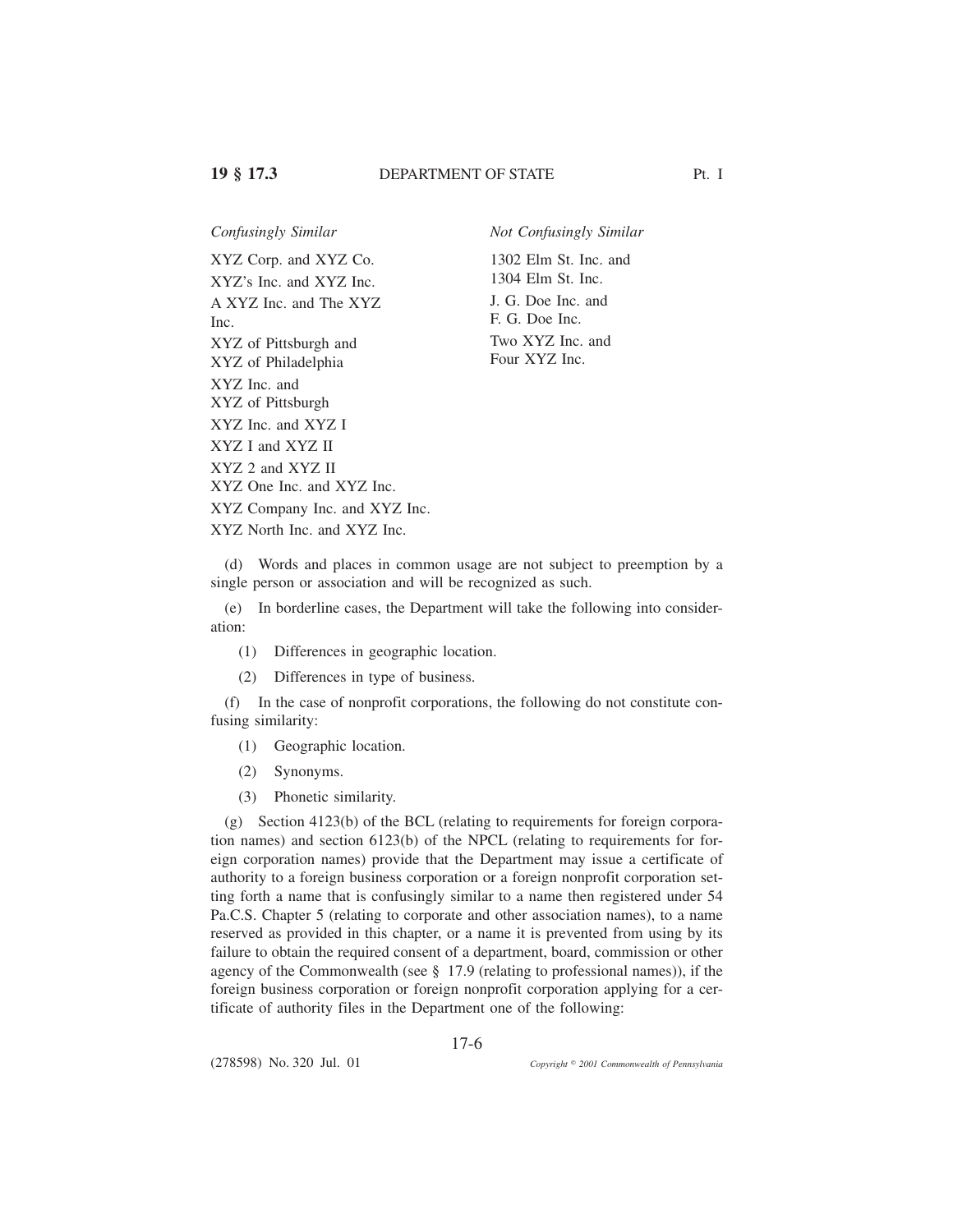(1) A resolution of its board of directors adopting a fictitious name for use in transacting business in this Commonwealth which fictitious name is not confusingly similar to the name of the other association or to a name reserved as provided in this chapter.

(2) The written consent of the other association or holder of a reserved name to use the same or confusingly similar name and one or more words are added to make the name applied for distinguishable from the other name. In these cases, the written consent of the association to the adoption of the name which, except for the distinguishing word or words, is the same or confusingly similar to its name shall be executed on Form DSCB:17.3.

(h) It is not possible to provide a guideline in sufficient detail to cover every possible problem that may develop for corporate names. Upon recognition of unusual cases, the personnel of the Department will refer them to the Director of the Corporation Bureau for review.

### **Source**

The provisions of this § 17.3 adopted June 22, 1973, effective June 23, 1973, 3 Pa.B. 1164; amended January 27, 1984, effective January 28, 1984, 14 Pa.B. 336; amended April 17, 1992, effective April 18, 1992, 22 Pa.B. 1993. Immediately preceding text appears at serial pages (87012) to (87014).

### **Cross References**

This section cited in 19 Pa. Code § 17.41 (relating to foreign association names); and 19 Pa. Code § 17.204 (relating to general restrictions on name availability).

## **§ 17.4. Governmental names.**

Except as otherwise required by statute, the Department will not file a document deposited on behalf of a proposed or existing private association which has the effect of appropriating to the association the name of an administrative department, board, commission or other agency of the Commonwealth or which implies that the association is a governmental agency of the Commonwealth or of the United States. See, for example, sections  $1303(c)(1)(i)$  of the BCL (relating to corporate name) and  $5303(c)(1)(i)$  of the NPCL (relating to corporate name).

#### **Source**

The provisions of this § 17.4 adopted June 22, 1973, effective June 23, 1973, 3 Pa.B. 1164; amended April 17, 1992, effective April 18, 1992, 22 Pa.B. 1993. Immediately preceding text appears at serial page (87015).

# **§ 17.5. Blasphemy or profanity.**

An association name may not contain words that constitute blasphemy, profane cursing or swearing or that profane the Lord's name.

17-7

(278599) No. 320 Jul. 01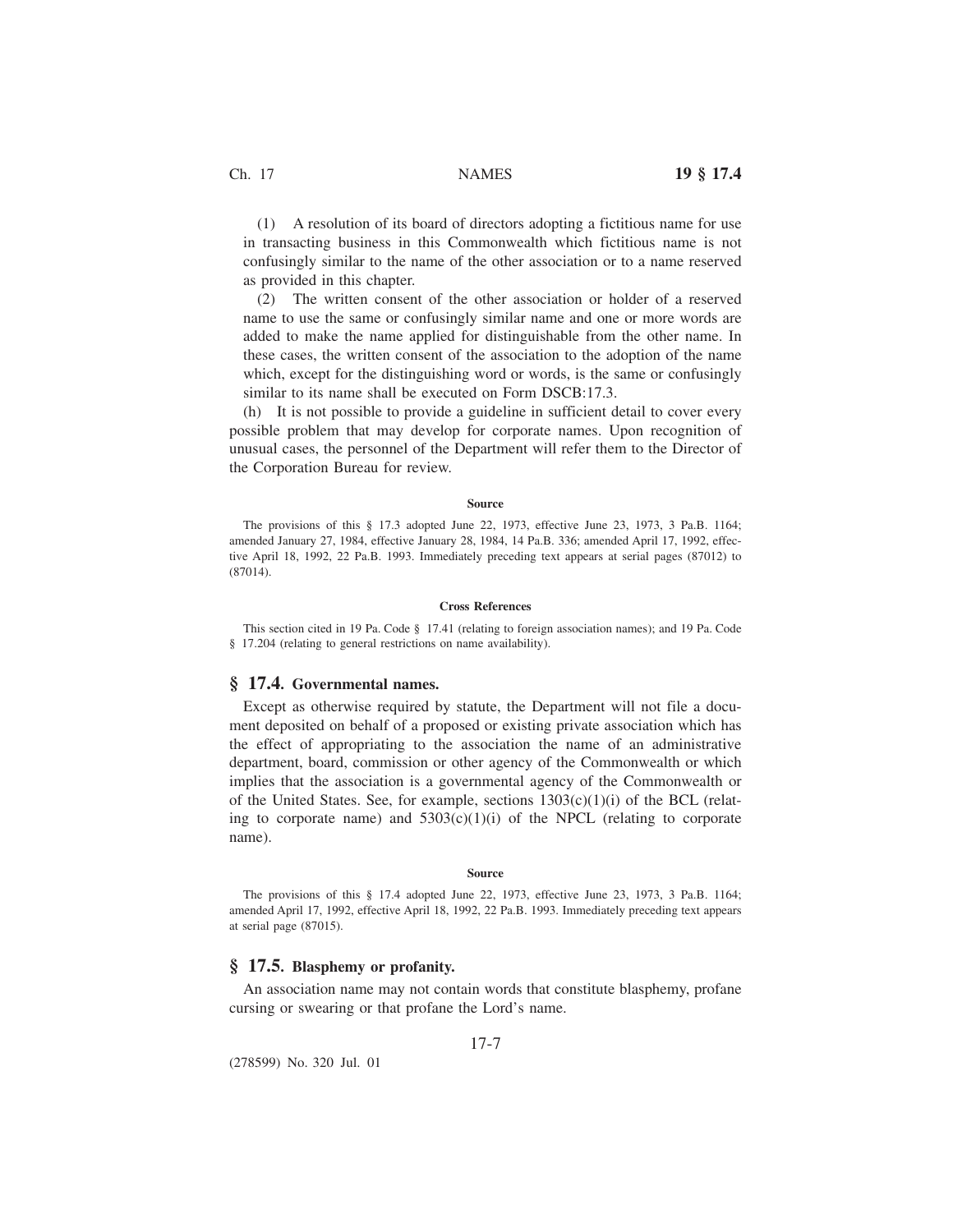The provisions of this § 17.5 adopted June 22, 1973, effective June 23, 1973, 3 Pa.B. 1164; amended April 17, 1992, effective April 18, 1992, 22 Pa.B. 1993. Immediately preceding text appears at serial page (87015).

# **§ 17.6. Banking names.**

(a) Section 805(d) of the Banking Code (7 P. S. § 805(d)) requires that the Department refuse to approve as a corporate name or to register as a fictitious name a name which has the following characteristics:

(1) Is deceptively similar to the name of an institution subject to the Banking Code.

(2) Contains the words ''bank,'' ''banking,'' ''banker'' or ''trust'' or the plural of these words, except when the filing is tendered on behalf of one of the following:

- (i) An institution subject to the Banking Code.
- (ii) A Federal Reserve Bank.
- (iii) A National bank.

(iv) A Federal Intermediate Credit Bank, Federal Land Bank, Federal Home Loan Bank or a Bank for Cooperatives.

- (v) The International Bank for Reconstruction and Development.
- (vi) The Inter-American Development Bank.
- (vii) A Pennsylvania bank holding company.

(b) Section  $1303(c)(ii)$  of the BCL (relating to corporate name) provides that the name of a business corporation may not imply that the corporation is a bank, bank and trust company, savings bank, private bank or trust company, as defined in the Banking Code of 1965, unless the corporation or proposed corporation is a Pennsylvania bank holding company or is otherwise authorized by statute to use its proposed name. See section 116 of the Banking Code of 1965 (7 P. S. § 116).

(c) Section 5303(c)(ii) of the NPCL (relating to corporate name) provides that the name of a nonprofit corporation may not imply that the corporation is a bank, bank and trust company, savings bank, private bank or trust company, as defined in the Banking Code of 1965.

(d) In 54 Pa.C.S. § 311(f)(3) (relating to registration) it is provided that a fictitious name may not contain words implying that the registered entity is a bank, bank and trust company, savings bank, private bank or trust company, as defined in the Banking Code of 1965, unless approved by the Department of Banking.

## **Source**

The provisions of this § 17.6 adopted June 22, 1973, effective June 23, 1973, 3 Pa.B. 1164; amended April 17, 1992, effective April 18, 1992, 22 Pa.B. 1993. Immediately preceding text appears at serial pages (87015) to (87016).

17-8

(278600) No. 320 Jul. 01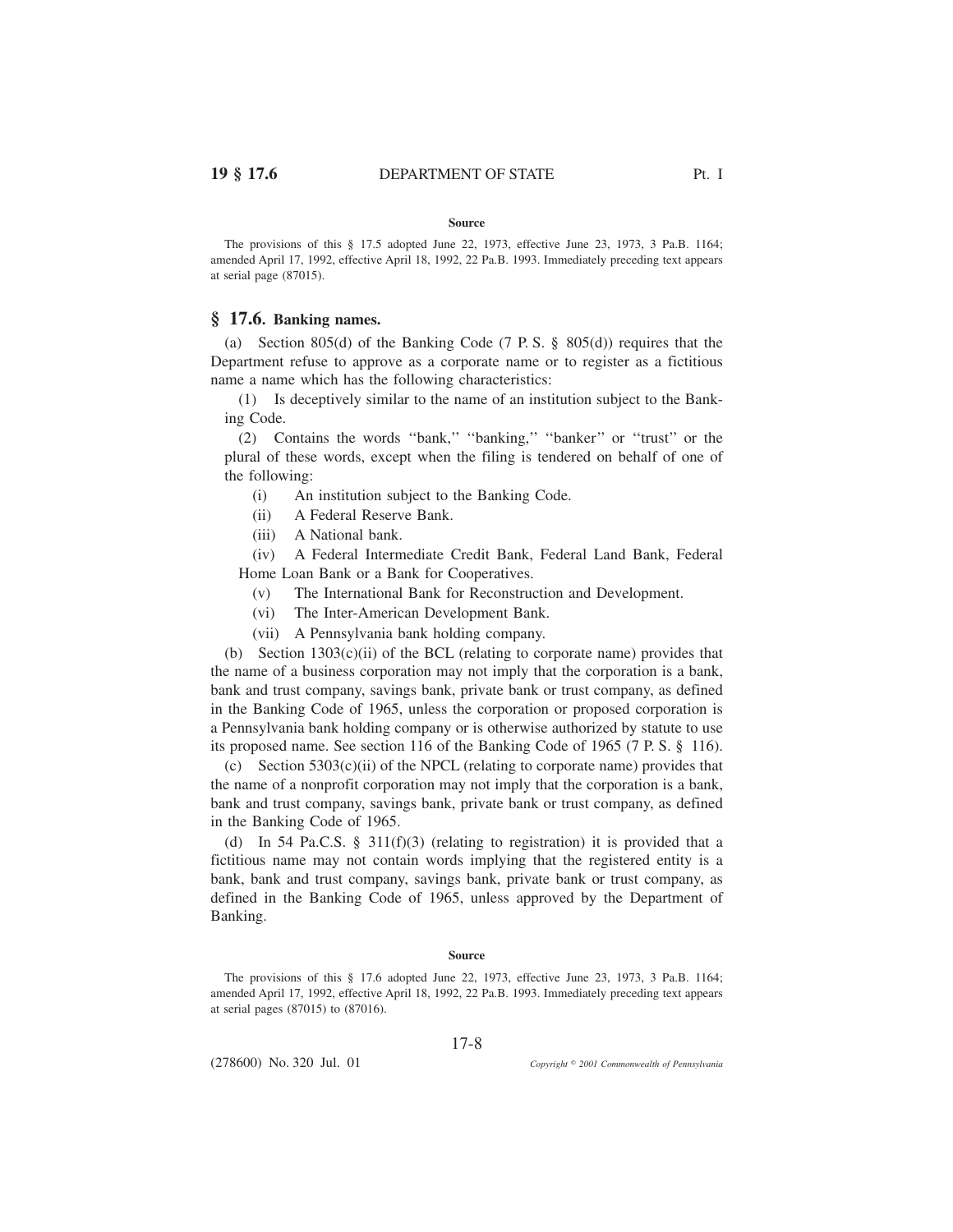### **Cross References**

This section cited in 19 Pa. Code § 13.14 (relating to governmental approvals); 19 Pa. Code § 17.41 (relating to foreign association names); and 19 Pa. Code § 17.204 (relating to general restrictions on name availability).

# **§ 17.7. Cooperative names.**

(a) Section 7103 of the CCL (relating to use of term ''cooperative'' in corporate name) provides that, except as otherwise provided by statute:

(1) The corporate name of a cooperative corporation shall contain the term ''cooperative'' or an abbreviation thereof.

(2) The name of an association may not contain the term ''cooperative'' or an abbreviation thereof unless the association is a cooperative corporation.

(b) In section 7307 of the code (relating to prohibition on use of words ''electric cooperative'') it is provided that the words ''electric cooperative'' may not be used in the corporate name of a domestic or foreign corporation for profit or not-for-profit, other than a corporation existing under Chapter 73 of the code (relating to Electric Cooperative Law of 1990).

(c) In section 104 of Credit Union Law (relating to prohibition on use of words ''credit union,'' etc.) it is provided that only a credit union subject to the Credit Union Law, a Federal credit union or a credit union organized in accordance with a state credit union statute may use the words ''credit union'' in its corporate name.

(d) In 54 Pa.C.S. § 311(f)(4) (relating to registration), it is provided that the word ''cooperative'' or an abbreviation thereof cannot be used by an entity as part of a fictitious name unless the entity is subject to the CCL.

#### **Source**

The provisions of this § 17.7 adopted June 22, 1973, effective June 23, 1973, 3 Pa.B. 1164; amended January 27, 1984, effective January 28, 1984, 14 Pa.B. 336; amended April 17, 1992, effective April 18, 1992, 22 Pa.B. 1993. Immediately preceding text appears at serial page (87016).

## **§ 17.8. Educational names.**

Under section  $1303(c)(2)(i)$  of the BCL (relating to corporate name) and under section  $5303(c)(2)(i)$  of the NPCL (relating to corporate name), 24 Pa.C.S. § 6507 (relating to institution names to be approved by department) and 54 Pa.C.S. § 311(f)(1) (relating to registration), the Department will not approve an association name or register a fictitious name including the words ''college,'' ''university'' or ''seminary'' used to imply that the entity is an educational institution conforming to the standards and qualifications prescribed by the State Board of Education, as set forth in 22 Pa. Code Part I (relating to State Board of Education), unless the submittal is accompanied by a certificate from the Department of Education that the entity is entitled to use the designation.

(278601) No. 320 Jul. 01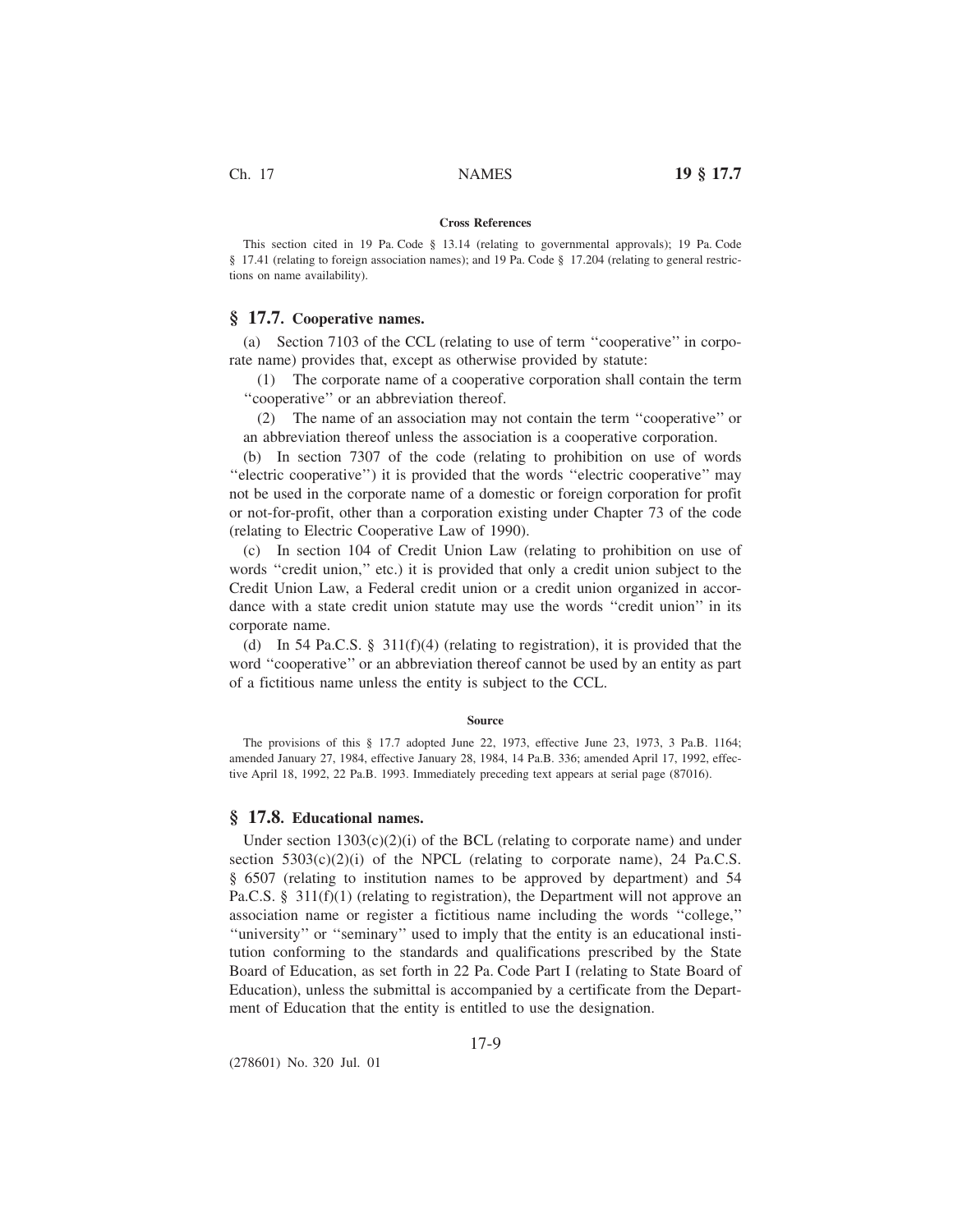The provisions of this § 17.8 adopted June 22, 1973, effective June 23, 1973, 3 Pa.B. 1164; amended January 27, 1984, effective January 28, 1984, 14 Pa.B. 336; amended April 17, 1992, effective April 18, 1992, 22 Pa.B. 1993. Immediately preceding text appears at serial pages (87016) to (87017).

#### **Cross References**

This section cited in 19 Pa. Code § 13.14 (relating to governmental approvals); and 19 Pa. Code § 17.204 (relating to general restrictions on name availability).

## **§ 17.9. Professional names.**

(a) Sections 8.4(1) and 8.6(1) of The C.P.A. Law (63 P. S. §§ 9.8d(1) and  $9.8f(1)$  provide that the name of an association may not include the terms "certified public accountant,'' ''public accountant'' or an abbreviation thereof and that impersonal or fictitious names, as well as names which indicate a specialty, are prohibited.

(b) In section  $1303(c)(2)(iv)$  of the BCL (relating to corporate name) and in section  $5303(c)(2)(v)$  of the NPCL (relating to corporate name) it is provided that a corporate name may not contain the words "architect" or "architecture" or another word implying a form of the practice of architecture as defined in the Architects Licensure Law (63 P. S. §§ 34.1—34.22), unless at least one of the incorporators of a proposed corporation or one of the directors of the existing corporation has been properly registered with the Architects Licensure Board in the practice of architecture and a certificate from the Board to that effect is submitted to the Department. See 54 Pa.C.S. § 311(f)(5) (relating to registration), which restricts the use of the terms in fictitious name registrations.

(c) The State Board of Dentistry restricts the corporate and fictitious names which may be used by a dental facility. See 49 Pa. Code § 33.22 (relating to name of dental facility).

(d) In section  $1303(c)(2)(iii)$  of the BCL, section  $5303(c)(2)(iii)$  of the NPCL and 54 Pa.C.S. § 311(f)(2) it is provided that a name may not contain the words "engineer" or "engineering" or "surveyor" or "surveying" or another word implying a form of the practice of engineering or surveying as defined in the Professional Engineers Registration Law (63 P. S. §§ 148—158), unless at least one of the incorporators of a proposed corporation or one of the directors of the existing corporation or one of the parties to the registration has been properly registered with the State Registration Board for Professional Engineers in the practice of engineering or surveying and a certificate from the Board to that effect there is submitted to the Department.

(e) Section 8 of the Pharmacy Act (63 P. S. § 390-8(8)) prohibits the use by a corporation of the names ''pharmacist,'' ''druggist'' or ''apothecary'' unless licensed as a pharmacist in this Commonwealth, or the conduct or transaction of business under a name which contains as part thereof any of the words ''drug store," "pharmacy," "drugs," "medicine store," "medicines," "drug shop,"

17-10

(278602) No. 320 Jul. 01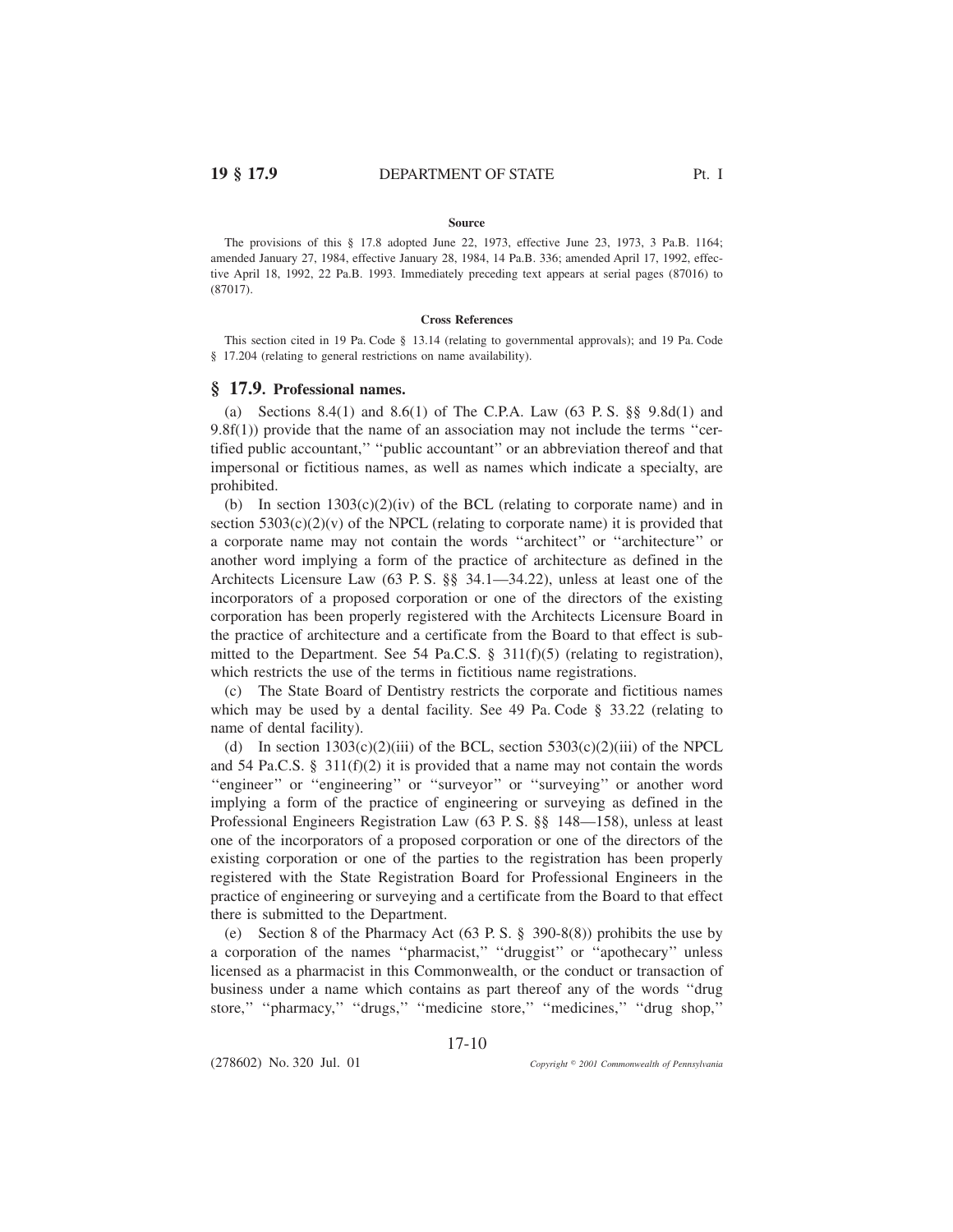''apothecary,'' ''pharmaceutical,'' ''homeopathic,'' ''homeopathy'' or a term having a similar meaning unless issued a permit by the State Board of Pharmacy.

(f) Section 8 of the Funeral Director Law (63 P. S. § 479.8(d)) provides that the name of the professional corporation rendering the funeral services shall contain the name or the last name of one or more of the shareholders or the name of a predecessor funeral establishment. A professional corporation may not render funeral services unless at least one of the incorporators of the proposed corporation or one or more licensed funeral directors have been properly licensed by the State Board of Funeral Directors and a certificate from the Board to that effect is submitted to the Department.

#### **Source**

The provisions of this § 17.9 adopted June 22, 1973, effective June 23, 1973, 3 Pa.B. 1164; amended January 27, 1984, effective January 28, 1984, 14 Pa.B. 336; amended April 17, 1992, effective April 18, 1992, 22 Pa.B. 1993. Immediately preceding text appears at serial page (87017).

#### **Cross References**

This section cited in 19 Pa. Code § 13.14 (relating to governmental approvals); 19 Pa. Code § 17.3 (relating to use of a confusingly similar name); 19 Pa. Code § 17.41 (relating to foreign association names); 19 Pa. Code § 17.204 (relating to general restrictions on name availability); and 19 Pa. Code § 33.3 (relating to name).

## **§ 17.9a. [Reserved].**

#### **Source**

The provisions of this § 17.9a adopted January 29, 1982, effective January 30, 1982, 12 Pa.B. 471; reserved April 17, 1992, effective April 18, 1992, 22 Pa.B. 1993. Immediately preceding text appears at serial page (87018).

# **§ 17.9b. [Reserved].**

#### **Source**

The provisions of this § 17.9b adopted January 29, 1982, effective January 30, 1982, 12 Pa.B. 471; reserved April 17, 1992, effective April 18, 1992, 22 Pa.B. 1993. Immediately preceding text appears at serial page (87018).

## **§ 17.10. Insurance names.**

(a) In section  $1303(c)(1)(iii)$  of the BCL (relating to corporate name) it is provided that the name of a business corporation may not imply that the corporation is an insurance company nor contain the words ''annuity,'' ''assurance,'' ''beneficial,'' ''bond,'' ''casualty,'' ''endowment,'' ''fidelity,'' ''fraternal,'' ''guaranty,'' ''indemnity,'' ''insurance,'' ''insurer,'' ''reassurance,'' ''reinsurance,'' "surety" or "title" when used to imply that the corporation is engaged in the business of writing insurance or reinsurance as principal or other words of like purport unless it is licensed as an insurance company by its jurisdiction of incorporation or the Insurance Department certifies to the Department that the Insur-

## 17-11

(278603) No. 320 Jul. 01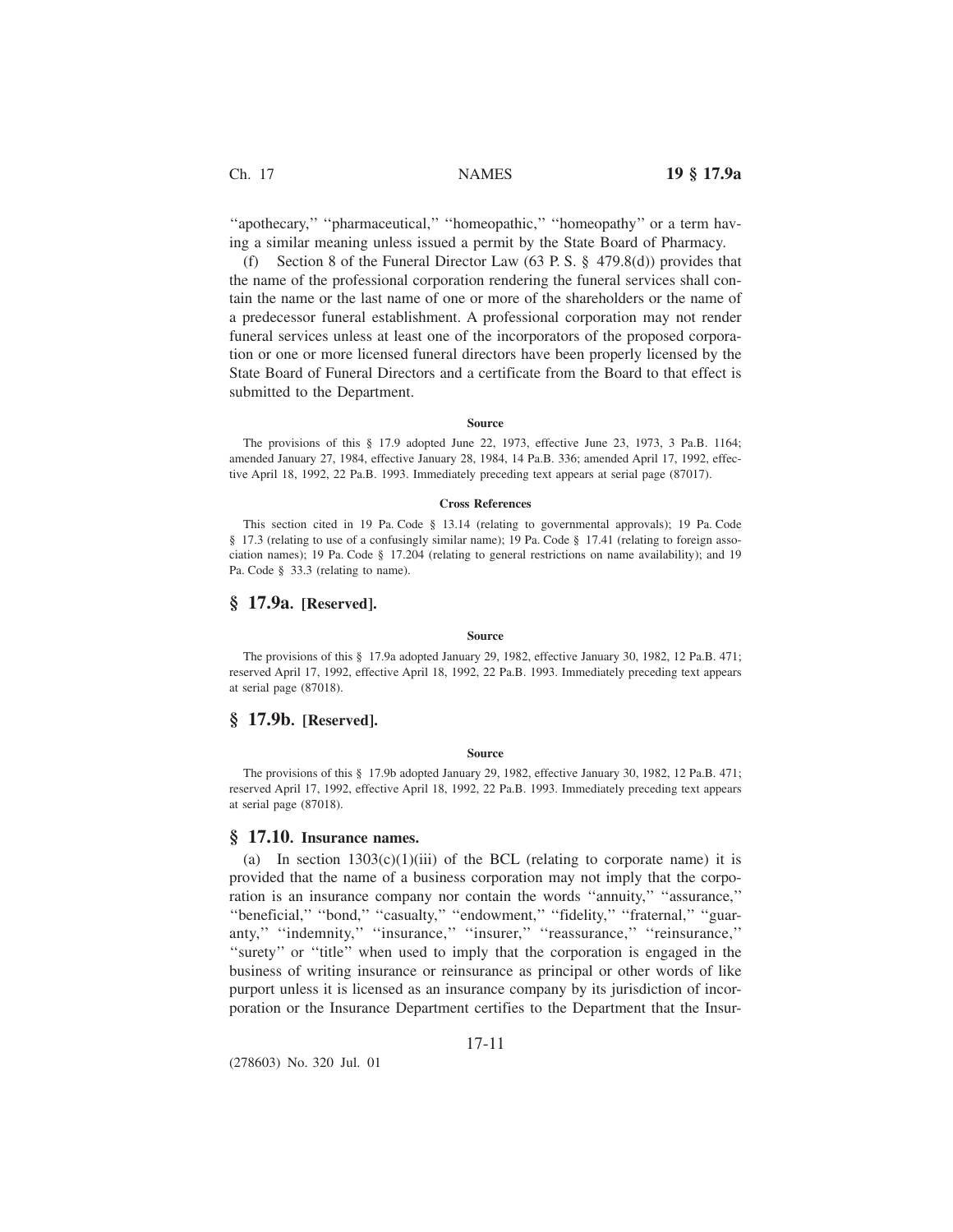ance Department has no objection to the use by the corporation or proposed corporation of the designation, and that the name of a domestic insurance corporation shall contain the word ''mutual'' only if it is a mutual insurance company.

(b) In section  $5303(c)(1)(iii)$  of the NPCL (relating to corporate name), it is provided that the name of a nonprofit corporation may not imply that the corporation is an insurance company of any of the classes which might be incorporated under the BCL.

#### **Source**

The provisions of this § 17.10 adopted June 22, 1973, effective June 23, 1973, 3 Pa.B. 1164; amended April 17, 1992, effective April 18, 1992, 22 Pa.B. 1993. Immediately preceding text appears at serial pages (87018) to (87019).

#### **Cross References**

This section cited in 19 Pa. Code § 13.14 (relating to governmental approvals).

# **§ 17.11. Public utility names.**

(a) In section  $1303(c)(1)(iv)$  of the BCL (relating to corporate name) it is provided that the name of a business corporation may not imply that the corporation is a public utility corporation, as defined in the BCL, furnishing electric or gas service to the public, unless the corporation or proposed corporation has as an express corporate purpose the furnishing of service subject to the jurisdiction of the Pennsylvania Public Utility Commission or the Federal Energy Regulatory Commission.

(b) In section  $5303(c)(1)(iv)$  of the NPCL (relating to corporate name) it is provided that the name of a nonprofit corporation may not imply that the corporation is a public utility as defined in 66 Pa.C.S. § 102 (relating to definitions).

#### **Source**

The provisions of this § 17.11 adopted June 22, 1973, effective June 23, 1973, 3 Pa.B. 1164; amended April 17, 1992, effective April 18, 1992, 22 Pa.B. 1993. Immediately preceding text appears at serial page (87019).

#### **Cross References**

This section cited in 19 Pa. Code § 23.4 (relating to stated purposes).

## **§ 17.12. Young Men's Christian Association names.**

In section  $5303(c)(1)(iv)$  of the NPCL (relating to corporate name) it is provided that the name of a nonprofit corporation may not contain the words ''Young Men's Christian Association'' or other words implying that the corporation is affiliated with the State Young Men's Christian Association of Pennsylvania unless the corporation is incorporated for the purpose of the improvement of the spiritual, mental, social and physical condition of young people, by the support and maintenance of lecture rooms, libraries, reading rooms, religious and social

17-12

(278604) No. 320 Jul. 01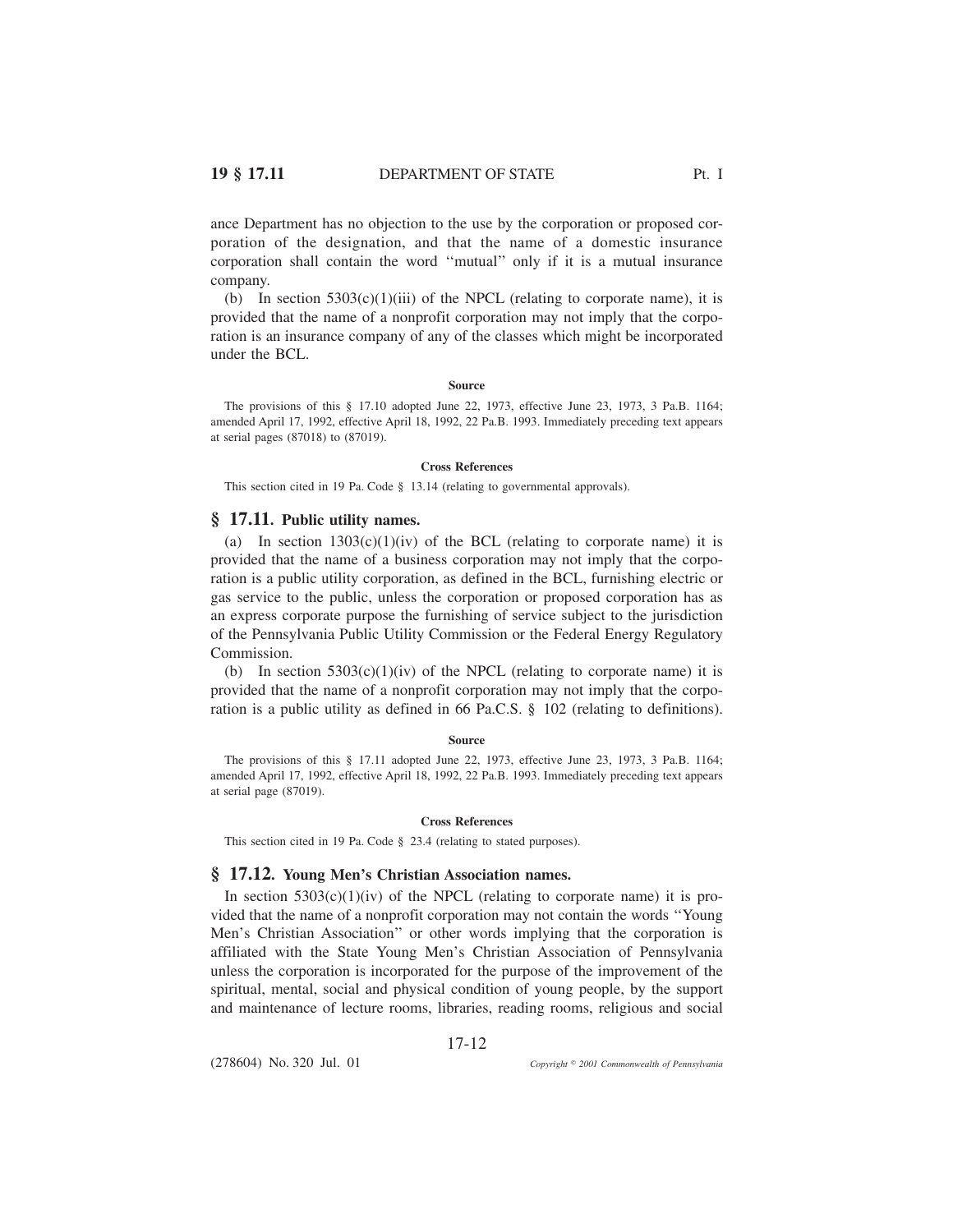meetings, gymnasiums and other means and services as may conduce the accomplishment of that object, according to the general rules and regulations of the State association.

#### **Source**

The provisions of this § 17.12 adopted June 22, 1973, effective June 23, 1973, 3 Pa.B. 1164; amended April 17, 1992, effective April 18, 1992, 22 Pa.B. 1993. Immediately preceding text appears at serial page (87019).

# **§ 17.13. [Reserved].**

### **Source**

The provisions of this § 17.13 adopted June 22, 1973, effective June 23, 1973, 3 Pa.B. 1164; amended January 27, 1984, effective January 28, 1984, 14 Pa.B. 336; reserved April 17, 1992, effective April 18, 1992, 22 Pa.B. 1993. Immediately preceding text appears at serial pages (87019) to (87020).

# **§ 17.14. [Reserved].**

#### **Source**

The provisions of this § 17.14 adopted March 19, 1976, effective March 20, 1976, 6 Pa.B. 571; amended January 27, 1984, effective January 28, 1984, 14 Pa.B. 336; reserved April 17, 1992, effective April 18, 1992, 22 Pa.B. 1993. Immediately preceding text appears at serial page (87020).

## **RESERVATION OF NAME**

### **§ 17.31. Availability and reservation of name.**

(a) The Department will determine the availability of an association name upon written request. See § 13.31 (relating to searches and information; telephone inquiries) with respect to the receipt of requests by telephone.

(b) In section 1305 of the BCL (relating to reservation of corporate name), in section 5305 of the NPCL (relating to reservation of corporate name) and in section 8505(b) of RULPA (relating to name) there are provisions for the temporary reservation of association names. The right to the exclusive use of an available association name may be reserved by a person by written request. If the Department finds that the name is available, it will reserve the name for the exclusive use of the applicant for a period of 120 days, or for 6 months in the case of reservations under section 804 of the Banking Code (7 P. S. § 804) or section 303 of the Savings Association Code of 1967 (7 P. S. § 6020-43).

(c) The name reserved is the name set forth in the Department's name reservation confirmation. This confirmation is computer produced based upon the records of the Department. It is the responsibility of the person reserving the name to ascertain that the name reserved on the records of the Department conforms in all respects to the name requested.

17-13

(278605) No. 320 Jul. 01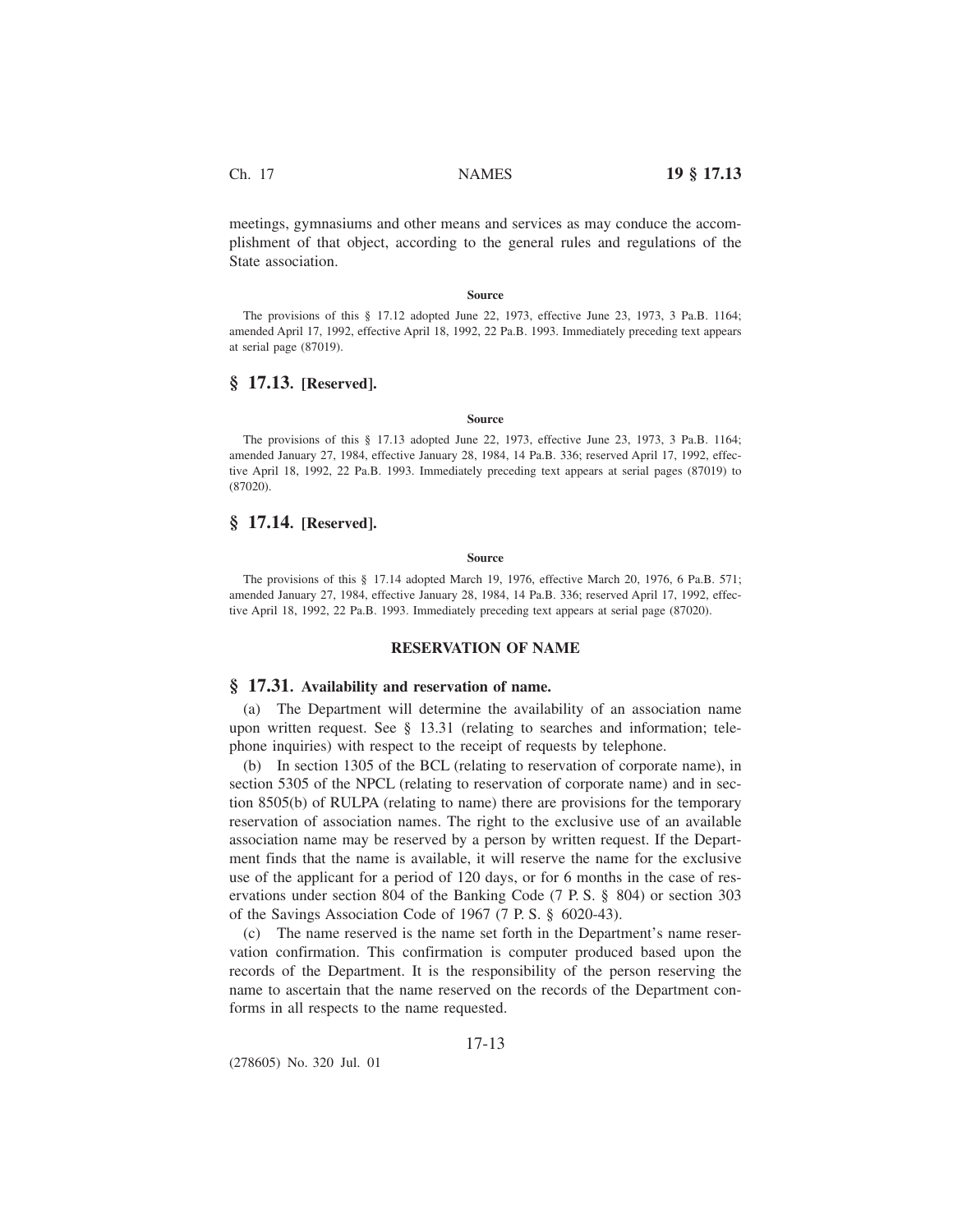(d) The right to exclusive use of a specified association name reserved under subsection (b) may be transferred to another person by delivering to the Department a written notice of the transfer, executed by the person for whom the name was reserved under the official, professional or business letterhead of the person. The notice shall specify the name and address of the transferee.

(e) The right to the exclusive use of a name shall also inure, as of the filing date of a submittal, to an association which has made a filing with the Department appropriating the name but where the filing specifies an effective date subsequent to the filing date.

#### **Source**

The provisions of this § 17.31 adopted June 22, 1973, effective June 23, 1973, 3 Pa.B. 1164; amended March 19, 1976, effective March 20, 1976, 6 Pa.B. 571; amended April 17, 1992, effective April 18, 1992, 22 Pa.B. 1993. Immediately preceding text appears at serial pages (87020) and (68168).

### **Cross References**

This section cited in 19 Pa. Code § 3.2 (relating to date of deposit as filing date); and 19 Pa. Code § 11.12 (relating to processing of documents by Department).

## **FOREIGN ASSOCIATIONS**

## **§ 17.41. Foreign association names.**

(a) This subchapter is also generally applicable to determination of the availability of a name for use by a foreign association which desires to receive a new or amended certificate of authority to do business in this Commonwealth, except that under section  $4123(a)$  of the BCL (relating to requirements for foreign corporation names), § 17.6 (relating to banking names) does not limit the availability of foreign business corporation names.

(b) In section 4123(b) of the BCL and section 6123(b) of the NPCL (relating to requirements for foreign corporation names) the Department is authorized to issue a certificate of authority to a foreign business corporation or a foreign nonprofit corporation setting forth a name that is confusingly similar to the name of another association then registered under 54 Pa.C.S. Chapter 5 (relating to corporate and other association names), or to a name reserved as provided in this subpart, if the foreign corporation applying for a certificate of authority files one of the following in the Department:

(1) A resolution of its board of directors or other body adopting a fictitious name for use in transacting business in this Commonwealth. The fictitious name may not be confusingly similar to the name of the other corporation or other association or to a name reserved or registered as provided in Part II of the code (relating to corporations).

(2) The written consent of the other corporation or other association or holder of a reserved or registered name to use the same or confusingly similar

17-14

(278606) No. 320 Jul. 01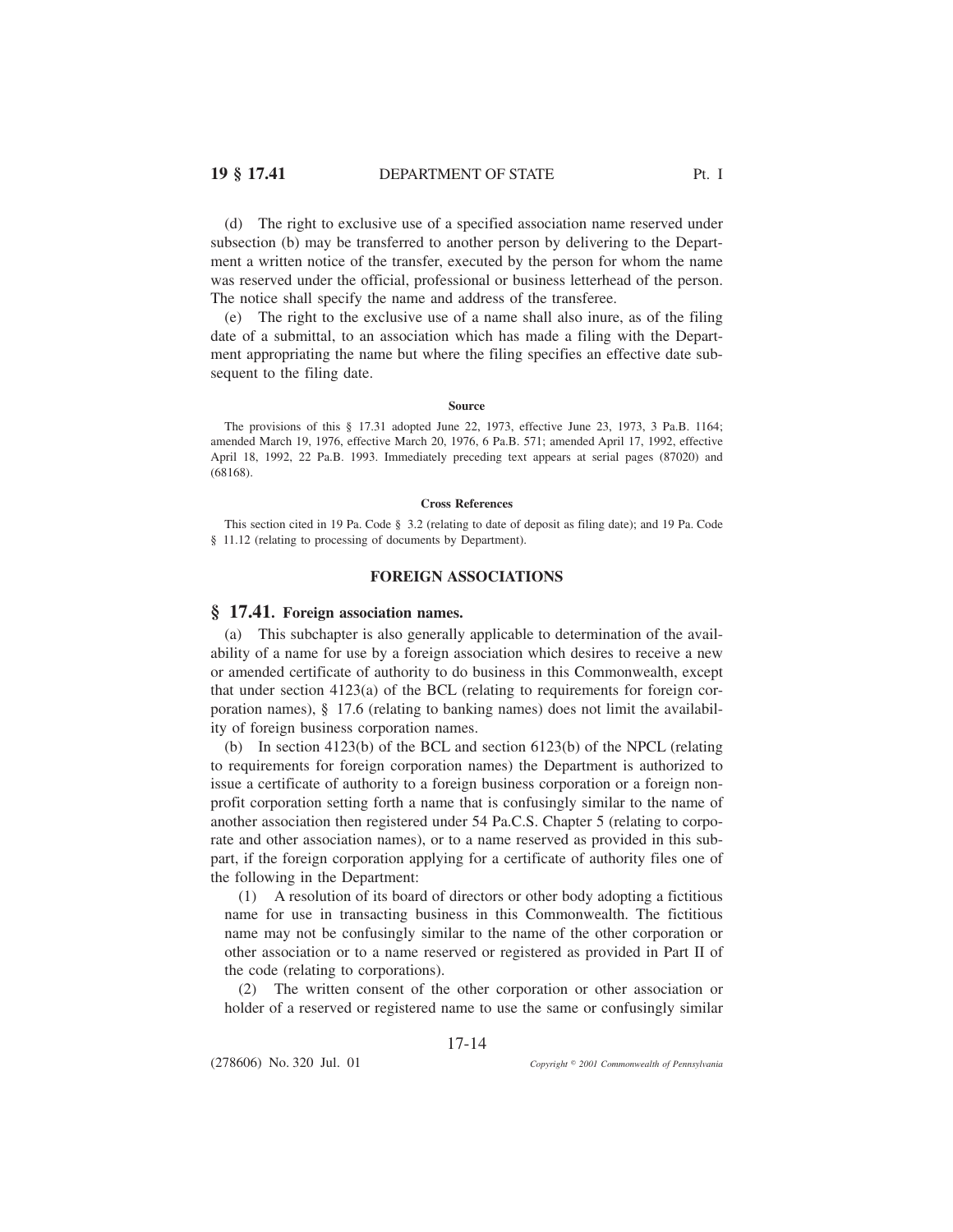name is submitted on Form DSCB:17.3 (Consent to Use of Similar Name) and one or more words are added to make the name applied for distinguishable from the other name.

(c) The procedure in subsection  $(b)(1)$  shall also be used by a foreign business corporation or foreign nonprofit corporation if it is prevented from using a name by reason of its failure to obtain the required consent of a department, board, commission or other agency of the Commonwealth. See § 17.9 (relating to professional names).

(d) If subsection (b) is not applicable, and if the name of the foreign association under the laws of its domiciliary jurisdiction is the same as the name of a domestic association or the name under which another foreign association is qualified to do business in this Commonwealth, and the name of the other association is not made available under § 17.2 (relating to appropriation of the name of a senior corporation), the foreign association shall do the following:

(1) Add to its name for purposes of qualification in this Commonwealth a reference to its domiciliary jurisdiction or other similar reference which shall result in a name which is not the same as the name of the other association. The resulting name may continue to be confusingly similar to the name of the other association in which case the foreign association shall do one of the following:

(i) Comply with the requirements in  $\S$  17.3 (relating to use of a confusingly similar name).

(ii) Add the following statement to the resulting name: ''(adopted solely for purposes of association qualification pursuant to 19 Pa. Code  $§ 17.41(d)(1)(ii))$ ."

(2) Simultaneously register under Subchapter C (relating to fictitious names) one of the following:

(i) The name adopted under paragraph (1), if made available in  $\S$  17.3.

(ii) A name which is then available for association use and which the foreign association elects to adopt for the actual transaction of its business in this Commonwealth.

#### **Source**

The provisions of this § 17.41 adopted June 22, 1973, effective June 23, 1973, 3 Pa.B. 1164; amended March 19, 1976, effective March 20, 1976, 6 Pa.B. 571; amended April 17, 1992, effective April 18, 1992, 22 Pa.B. 1993. Immediately preceding text appears at serial pages (68168) and (26594).

### **Cross References**

This section cited in 19 Pa. Code § 17.104 (relating to registration of nonqualified foreign business or nonprofit corporation name).

### 17-15

(278607) No. 320 Jul. 01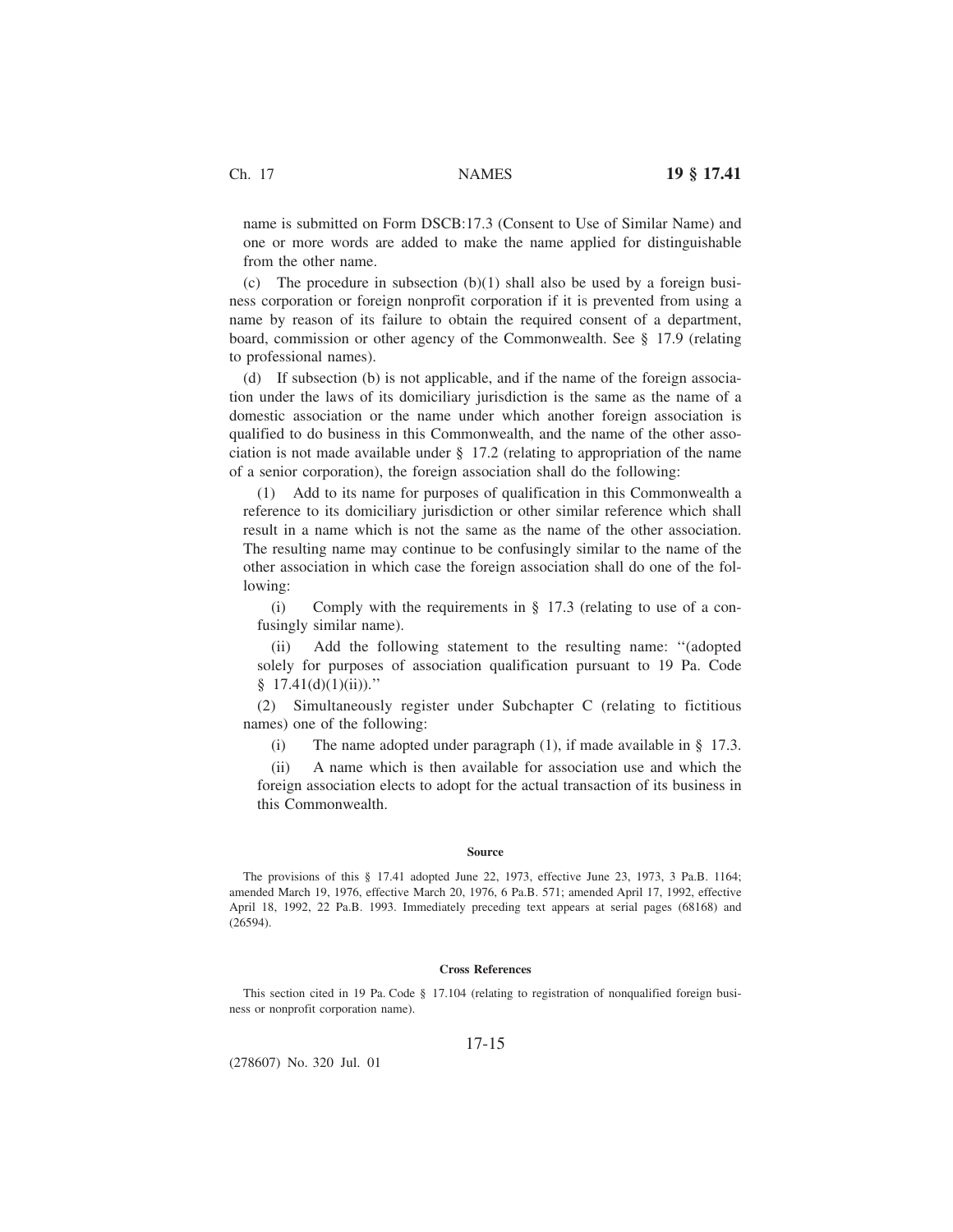## **§ 17.42. Corporate designator requirement.**

A foreign corporation for profit shall adopt a corporate designator for use in this Commonwealth if none is required by the jurisdiction of incorporation.

### **Source**

The provisions of this § 17.42 adopted April 17, 1992, effective April 18, 1992, 22 Pa.B. 1993.

## **FORMS**

# **§ 17.51. Official forms.**

The following official forms have been promulgated under the provisions set forth in this subchapter and appear in Appendix A:

Form DSCB:17.2 (Consent to Appropriation of Name).

Form DSCB:17.3 (Consent to Use of Similar Name).

#### **Source**

The provisions of this § 17.51 adopted June 22, 1973, effective June 23, 1973, 3 Pa.B. 1164; amended April 25, 1975, effective April 26, 1975, 5 Pa.B. 977; amended April 17, 1992, effective April 18, 1992, 22 Pa.B. 1993. Immediately preceding text appears at serial pages (26594), (24745), (87021) to (87022) and (24750) to (24753).

### **Cross References**

This section cited in 19 Pa. Code § 17.102 (relating to decennial filings).

# **Subchapter B. REGISTRATION OF NAMES**

# **REGISTRATION**

- Sec.
- 17.101. Registration of names of certain domestic associations.
- 17.102. Decennial filings.
- 17.103. Notice of decennial filing requirements.
- 17.104. Registration of nonqualified foreign business or nonprofit corporation name.

## **FORMS**

17.141. Official forms.

# **Cross References**

This subchapter cited in 19 Pa. Code § 17.2 (relating to appropriation of the name of a senior corporation).

## 17-16

(278608) No. 320 Jul. 01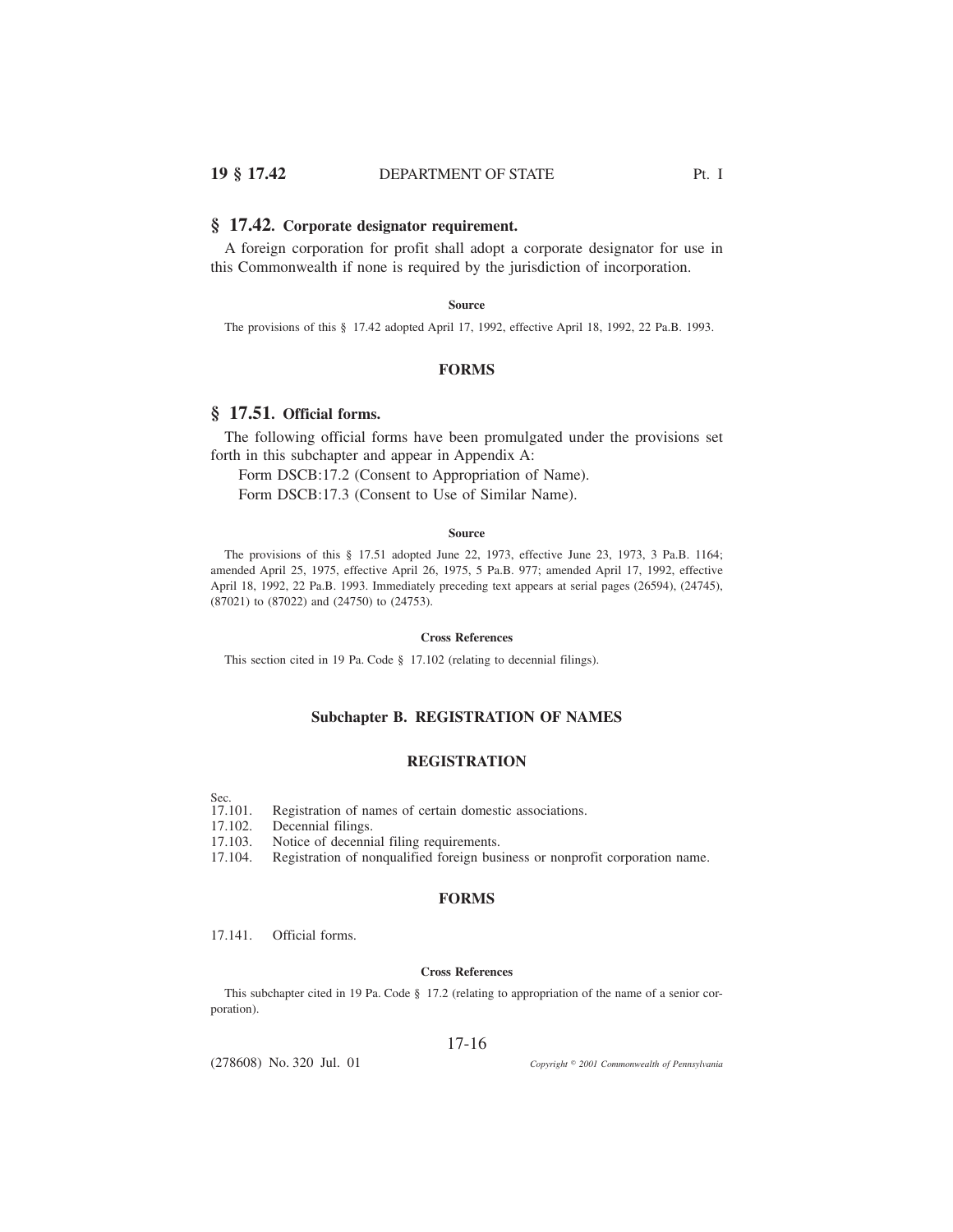# **REGISTRATION**

## **§ 17.101. Registration of names of certain domestic associations.**

(a) A domestic corporation not-for-profit incorporated prior to May 16, 1923 may register its name under 54 Pa.C.S. Chapter 5 (relating to corporate and other association names) by filing with the Department Form DSCB:15-1311/5311/ 9305 (Statement of Summary of Record).

(b) An association, other than a corporation, may register with the Department the name under which it is doing business or operating by filing with the Department Form DSCB:54-502 (Application for Registration of Unincorporated Association Name).

(c) A new name will not be registered under this section which is the same as or confusingly similar to another name then registered under 54 Pa.C.S. Chapter 5 without the consent of the senior registrant. See  $\S$  17.1(c) (relating to general standards). In these cases, the written consent of the senior registrant to the registration of the name which is confusingly similar to its name shall be executed on Form DSCB:17.3 (Consent to Use of Similar Name).

(d) An unincorporated association which has its name registered under 54 Pa.C.S. Chapter 5 may terminate the registration by filing with the Department Form DSCB:54-506 (Statement of Termination of Registration of Name).

### **Source**

The provisions of this § 17.101 adopted June 22, 1973, effective June 23, 1973, 3 Pa.B. 1164; amended April 17, 1992, effective April 18, 1992, 22 Pa.B. 1993. Immediately preceding text appears at serial pages (24753) to (24754).

## **§ 17.102. Decennial filings.**

(a) Every corporation or other association which has its name registered under 54 Pa.C.S. Chapter 5 (relating to corporate and association names) is required by 54 Pa.C.S. § 503 (relating to decennial filings required), decennially, during the year 2000 and each year thereafter divisible by ten, to file in the Department a report on Form DSCB:54-503 (Decennial Report of Association Continued Existence).

(b) The decennial filing requirement does not apply to:

(1) A corporation or other association which during the preceding 10 years has made a filing in the Department a permanent record of which is retained by the Department. The Department retains a permanent record of the filings under this subpart, except for filings on a form listed in § 17.51 (relating to official forms).

(2) A foreign corporation whose name is registered under section 4131 of the BCL (relating to registration of name) or section 6131 of the NPCL (relating to registration of name) or a similar provision of law.

## 17-17

(278609) No. 320 Jul. 01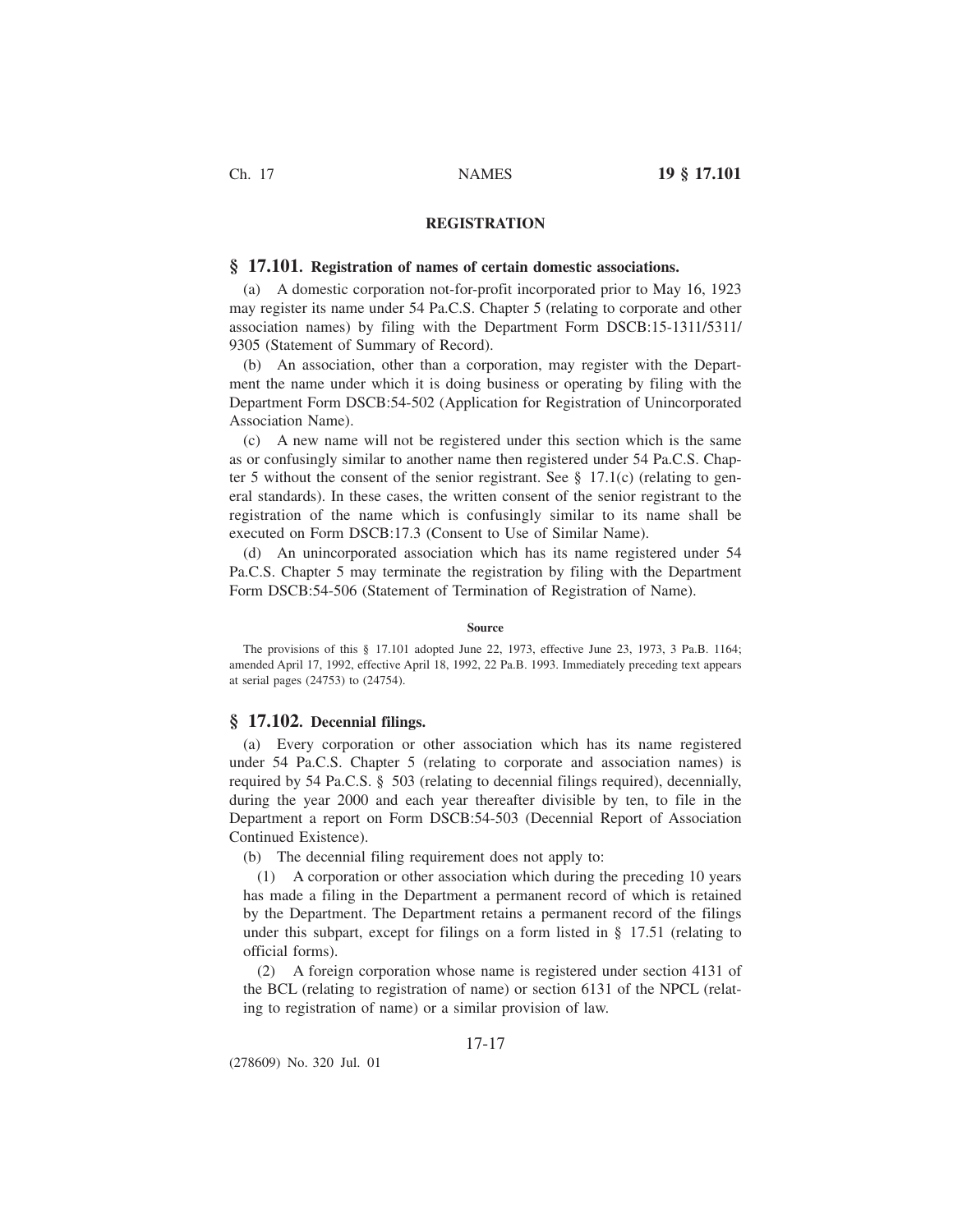(c) On January 1 of the year following the year during which a report is required to be filed as provided in subsection (a), the name of every corporation and other association which has failed to comply with the requirement will under 54 Pa.C.S. § 504 (relating to effect of failure to make decennial filings) no longer be deemed to be registered under 54 Pa.C.S. Chapter 5.

(d) A corporation or other association which has failed to file a report as provided in subsection (a) may do so at any later time. The filing shall under 54 Pa.C.S. § 505 (relating to late filings) reinstate the name of the corporation or other association on the register established by 54 Pa.C.S. Chapter 5 unless its name has been appropriated during the period of the delinquency by another corporation or association in the manner provided by law.

#### **Source**

The provisions of this § 17.102 adopted June 22, 1973, effective June 23, 1973, 3 Pa.B. 1164; amended April 17, 1992, effective April 18, 1992, 22 Pa.B. 1993. Immediately preceding text appears at serial page (24754).

#### **Cross References**

This section cited in 19 Pa. Code § 17.2 (relating to appropriation of the name of a senior corporation); and 19 Pa. Code § 17.103 (relating to notice of decennial filing requirements).

## **§ 17.103. Notice of decennial filing requirements.**

Whenever a decennial filing is required to be made in the Department under § 17.102 (relating to decennial filings), the Department under section 132(d) of the code (relating to functions of Department of State) shall, not earlier than the November 1 of the year—for example, 1999, 2009, and so forth—prior to the commencement of the decennial year wherever practicable, give notice by mail to the registrant or other party of the decennial filing requirement. The notice shall be accompanied by appropriate application blanks or forms. Failure by the Department to give notice to a party, or failure by a party to receive notice, of a decennial filing requirement does not relieve a party of the obligation to make the decennial filing.

#### **Source**

The provisions of this § 17.103 adopted April 17, 1992, effective April 18, 1992, 22 Pa.B. 1993.

# **§ 17.104. Registration of nonqualified foreign business or nonprofit corporation name.**

(a) Section 4131 of the BCL and section 6131 of the NPCL (relating to registration of name) provide that a nonqualified foreign corporation may register its name under 54 Pa.C.S. Chapter 5 (relating to corporate and other association names) if the name is available for use by a qualified foreign corporation under § 17.41(a) and (b) (relating to foreign association names), by filing in the Depart-

17-18

(278610) No. 320 Jul. 01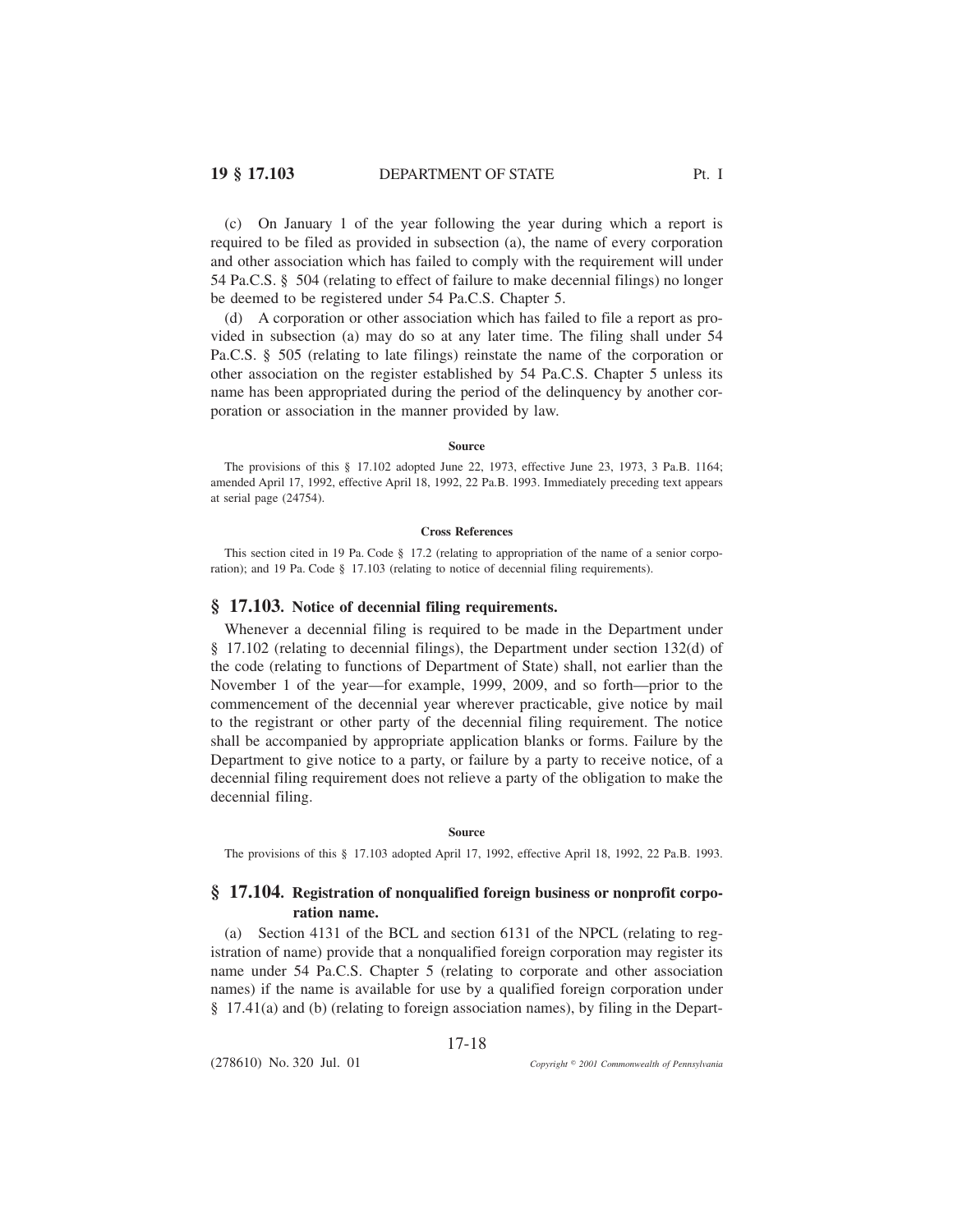ment Form DSCB:15-4131/6131 (Application for Registration of Name— Nonqualified Foreign Corporation).

(b) A corporation that has in effect a registration of its corporate name under subsection (a) may renew the registration from year-to-year by annually filing in the Department Form DSCB:15-4131/6131 (Application for Registration of Name—Nonqualified Foreign Corporation). A renewal application may be filed between October 1 and December 31 in each year and shall extend the registration for the following calendar year.

#### **Source**

The provisions of this § 17.104 adopted April 17, 1992, effective April 18, 1992, 22 Pa.B. 1993.

### **FORMS**

## **§ 17.141. Official forms.**

The following official forms have been promulgated under this subchapter and appear in Appendix A:

Form DSCB:15-4131/6131 (Application for Registration of Name— Nonqualified Foreign Corporation).

Form DSCB:54-502 (Application for Registration of Unincorporated Association Name).

Form DSCB:54-503 (Decennial Report of Association Continued Existence). Form DSCB:54-506 (Statement of Termination of Registration of Association Name).

#### **Source**

The provisions of this § 17.141 adopted June 22, 1973, effective June 23, 1973, 3 Pa.B. 1164; amended April 17, 1992, effective April 18, 1992, 22 Pa.B. 1993. Immediately preceding text appears at serial pages (24755) to (24757) and (87023) to (87024).

## **Subchapter C. FICTITIOUS NAMES**

## **GENERAL PROVISIONS**

- Sec.<br>17.201. 17.201. General checklist for registering fictitious names.<br>17.202. Definitions.
- Definitions.
- 17.203. Voluntary and mandatory registration.
- 17.204. General restrictions on name availability.
- 17.205. Use of corporate designators.
- 17.206. Agent for effecting amendments.
- 17.207. Execution.
- 17.208. Official advertising of fictitious names involving individual parties.
- 17.209. Decennial filings.
- 17.210. Notice of decennial filing requirements.

### 17-19

(278611) No. 320 Jul. 01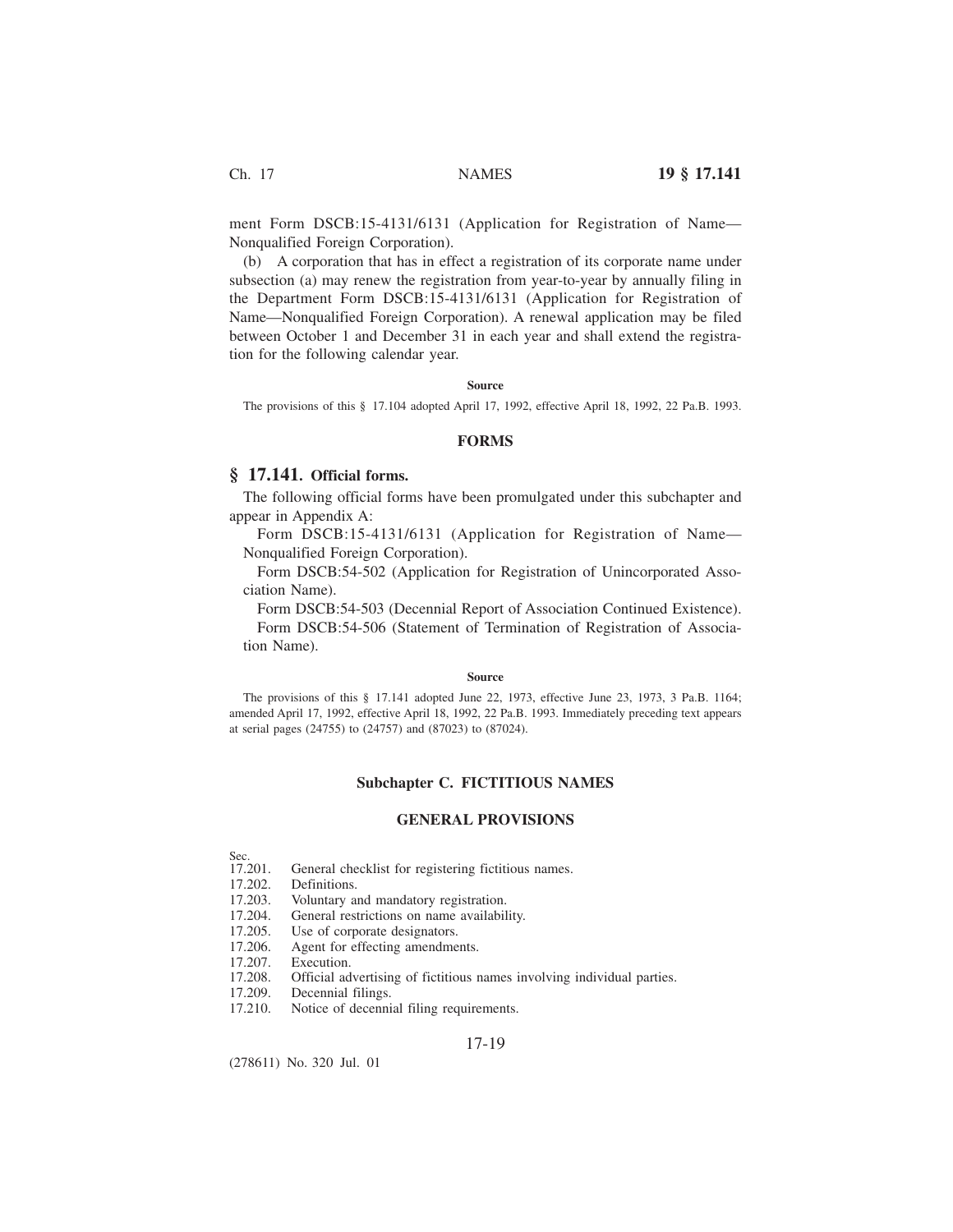17.211. Effect of nonregistration on enforceability of contracts.<br>17.212. Effect of registration.

Effect of registration.

## **FORMS**

17.251. Official forms.

## **Cross References**

This subchapter cited in 19 Pa. Code § 17.41 (relating to foreign association names).

## **GENERAL PROVISIONS**

# **§ 17.201. General checklist for registering fictitious names.**

(a) The following is a checklist for registration of a fictitious name:

(1) Submit a written request to the Department to determine whether the proposed name is available for use.

(2) If the proposed name is available, submit a properly completed and executed Form DSCB:54-311 (Application for Registration of Fictitious Name).

(3) Submit a check or money order payable to the Department of State in the amount of \$52. Cash is not accepted.

(4) If the registering entity is one which includes an individual party, officially publish a notice as required by § 17.208 (relating to official advertising of fictitious names involving individual parties), either prior to or after the application is submitted to the Department. Proofs of publication may not be submitted to the Department.

(b) The Department will process the Form DSCB:54-311, will endorse the fact and date of filing thereon, and return the form to the applicant. A separate certificate will not be issued.

(c) The filing of fictitious name documents in the Office of the Clerk of the Court of Common Pleas or Prothonotary of the several counties of this Commonwealth has been abolished. Amendments to, withdrawals from and cancellations of filings originally made in a county row office under one or more of the statutes specified in § 17.212(d) (relating to effect of registration) shall be made only in the Department.

#### **Source**

The provisions of this § 17.201 adopted June 22, 1973, effective June 23, 1973, 3 Pa.B. 1164; amended April 17, 1992, effective April 18, 1992, 22 Pa.B. 1993. Immediately preceding text appears at serial page (87024).

# **§ 17.202. Definitions.**

The following words and terms, when used in this subchapter, have the following meanings, unless the context clearly indicates otherwise:

17-20

(278612) No. 320 Jul. 01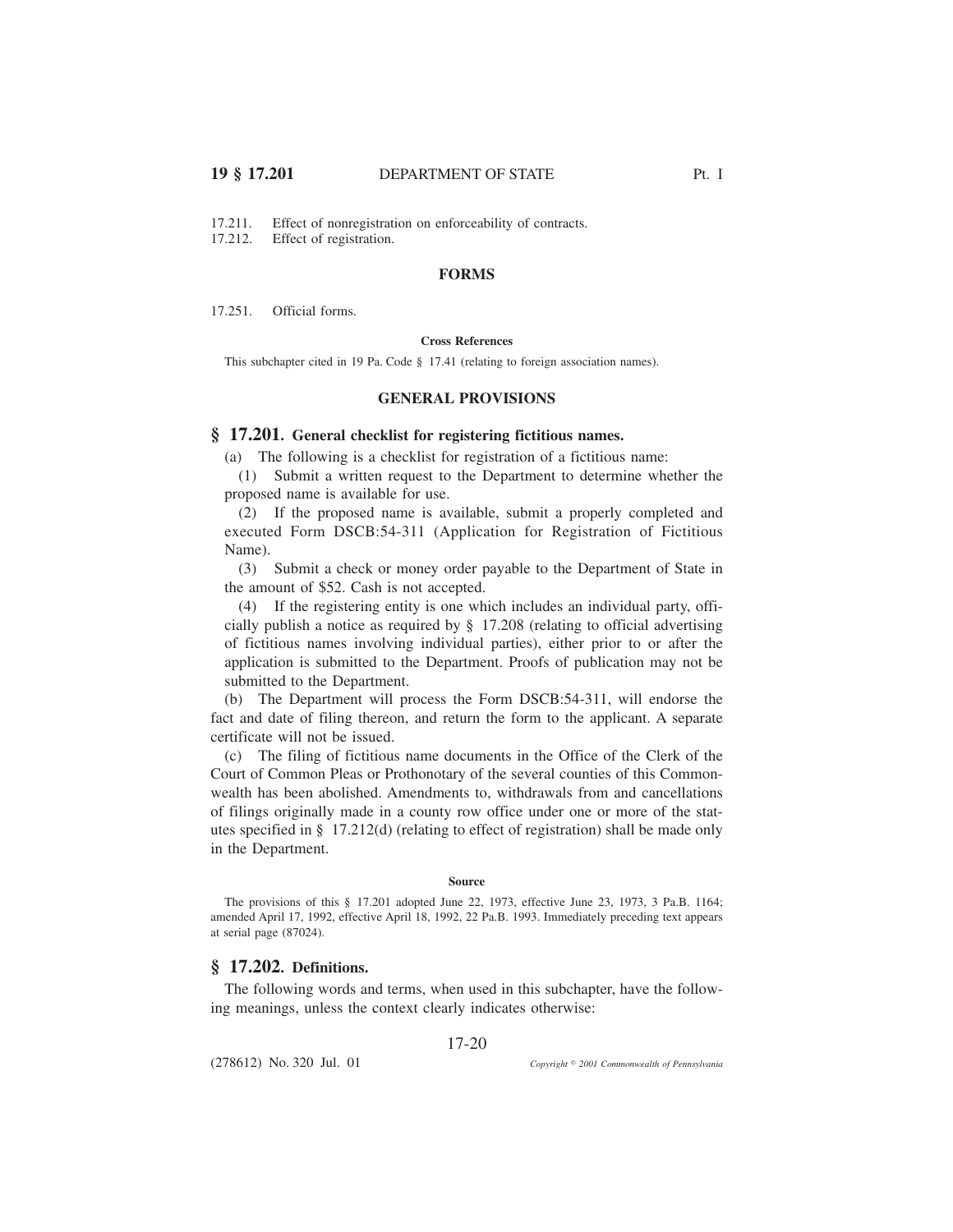*Business*—A commercial or professional activity.

*Entity*—An individual, corporation, association, partnership, joint-stock company, business trust, syndicate, joint adventureship or other combination or group of persons.

*Fictitious name*—An assumed or fictitious name, style or designation other than the proper name of the entity using the name. The term includes the name of an association, general partnership, business trust, syndicate, joint adventureship or similar combination or group of persons.

#### **Source**

The provisions of this § 17.202 adopted April 17, 1992, effective April 18, 1992, 22 Pa.B. 1993.

## **§ 17.203. Voluntary and mandatory registration.**

(a) In 54 Pa.C.S. § 303(a) (relating to scope of chapter), it is provided that one or more entities may elect to register a fictitious name under 54 Pa.C.S. Chapter 3 (relating to Fictitious Names Act) for the purpose of establishing a public record of their relationship to a business or other activity carried on under or through the fictitious name.

(b) In 54 Pa.C.S. § 303(b) (relating to mandatory registration) it is provided that:

(1) Except as provided in paragraph (2), an entity which either alone or in combination with another entity conducts business in this Commonwealth under or through a fictitious name is required to register the fictitious name under this subchapter and to amend the registration whenever necessary to maintain the accuracy of the information disclosed thereby.

(2) Paragraph (1) does not apply to:

(i) Nonprofit or professional activities.

(ii) Activities which are expressly or impliedly prohibited by law from being carried on under a fictitious name.

(iii) A limited partnership which is registered in the Department under RULPA or under corresponding provisions of prior law. The preceding sentence does not apply to an entity which includes the limited partnership as a participant unless the entity is itself such a limited partnership.

(iv) Unincorporated association.

(v) Electing partnership existing under Chapter 87 of the code (relating to electing partnerships).

#### **Source**

The provisions of this § 17.203 adopted April 17, 1992, effective April 18, 1992, 22 Pa.B. 1993.

## **Cross References**

This section cited in 19 Pa. Code § 17.211 (relating to effect of nonregistration on enforceability of contracts).

### 17-21

(278613) No. 320 Jul. 01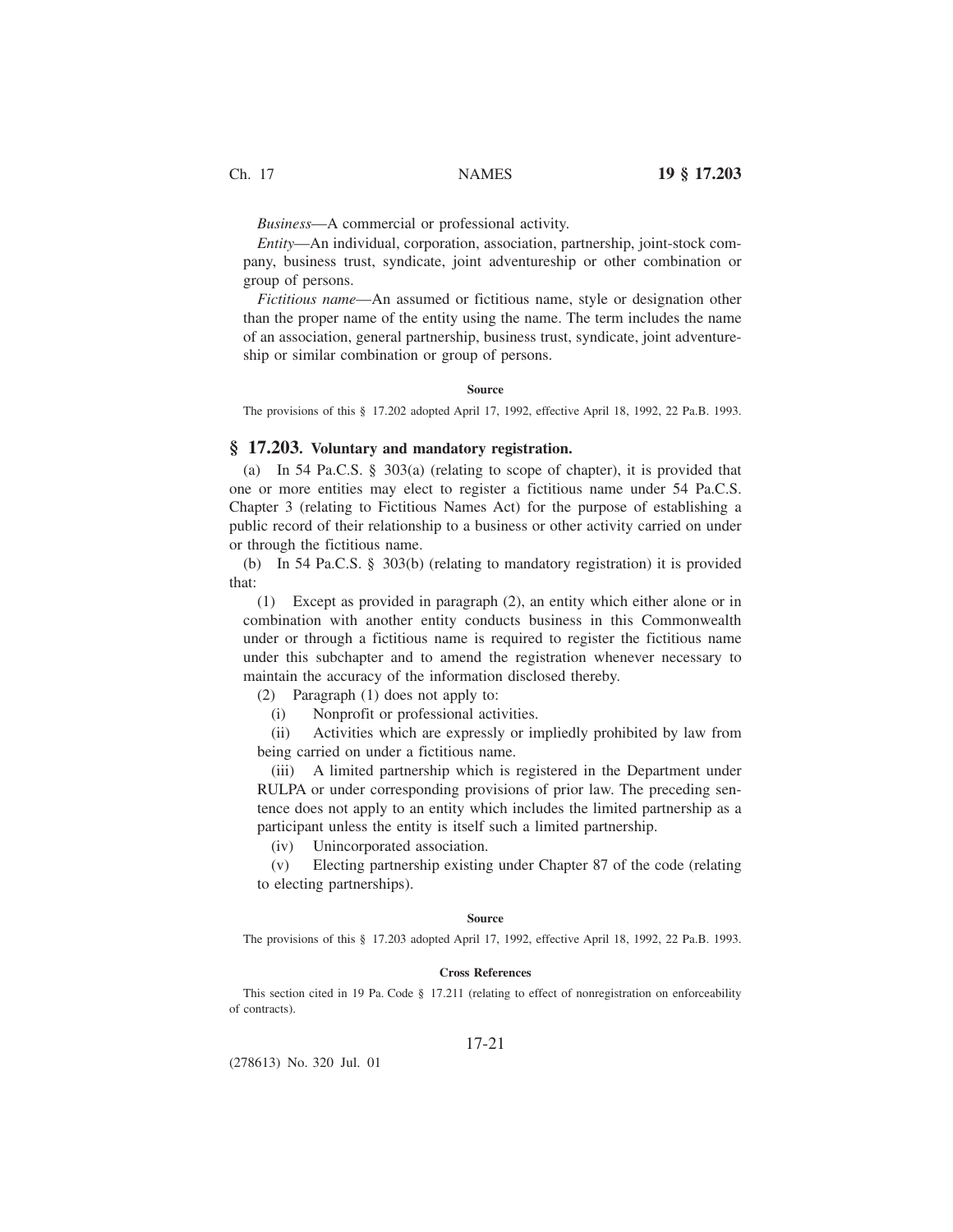## **§ 17.204. General restrictions on name availability.**

(a) Although the registration of a fictitious name under this subchapter does not automatically prevent another party from using the same or a confusingly similar name for association use, the law does not permit the Department to register a fictitious name which conflicts with an existing association name. Specifically, in 54 Pa.C.S. § 311(e) (relating to registration), it is provided that a fictitious name may not be the same as or confusingly similar to:

(1) The name of a domestic corporation, or a foreign corporation authorized to do business in this Commonwealth, or the name of a corporation or other association registered under 54 Pa.C.S. Chapter 5 (relating to corporate and other association names). See  $\S$  17.1(c) (relating to general standards) unless the name is available or is made available for use under the provisions or procedures of § 17.2 or § 17.3 (relating to appropriation of the name of a senior corporation; and use of a confusingly similar name).

(2) The name of a limited partnership organized under RULPA.

(3) The name of an administrative department, board or commission or other agency of this Commonwealth.

(4) A name the exclusive right to which is at the time reserved by another person in the manner provided by statute.

(b) In 54 Pa.C.S. §§ 311(f) and 312(c) (relating to registration; and amendment) it is provided that a fictitious name, whether set forth in an original application or changed by amendment:

(1) Is subject to  $\S$ § 17.6, 17.8 and 17.9(b) or (d) (relating to banking names; educational names; and professional names).

(2) May not contain the word ''cooperative'' or an abbreviation thereof unless it is subject to Part II Subpart D of the code (relating to cooperative corporations).

(3) May not contain a word or phrase not permitted by law to be filed under 54 Pa.C.S. Chapter 3 (relating to Fictitious Names Act) without governmental consent unless there is submitted to the Department written evidence of the consent.

### **Source**

The provisions of this § 17.204 adopted April 17, 1992, effective April 18, 1992, 22 Pa.B. 1993.

## **§ 17.205. Use of corporate designators.**

In 54 Pa.C.S. § 311(b) (relating to registration) it is provided that a registered fictitious name:

(1) May not contain a corporate designator such as ''corporate,'' ''incorporated'' or ''limited'' or a derivation or abbreviation thereof unless the entity or at least one entity named in the application for registration of the fictitious name is a corporation. The use of the word ''company'' or a derivation or

17-22

(278614) No. 320 Jul. 01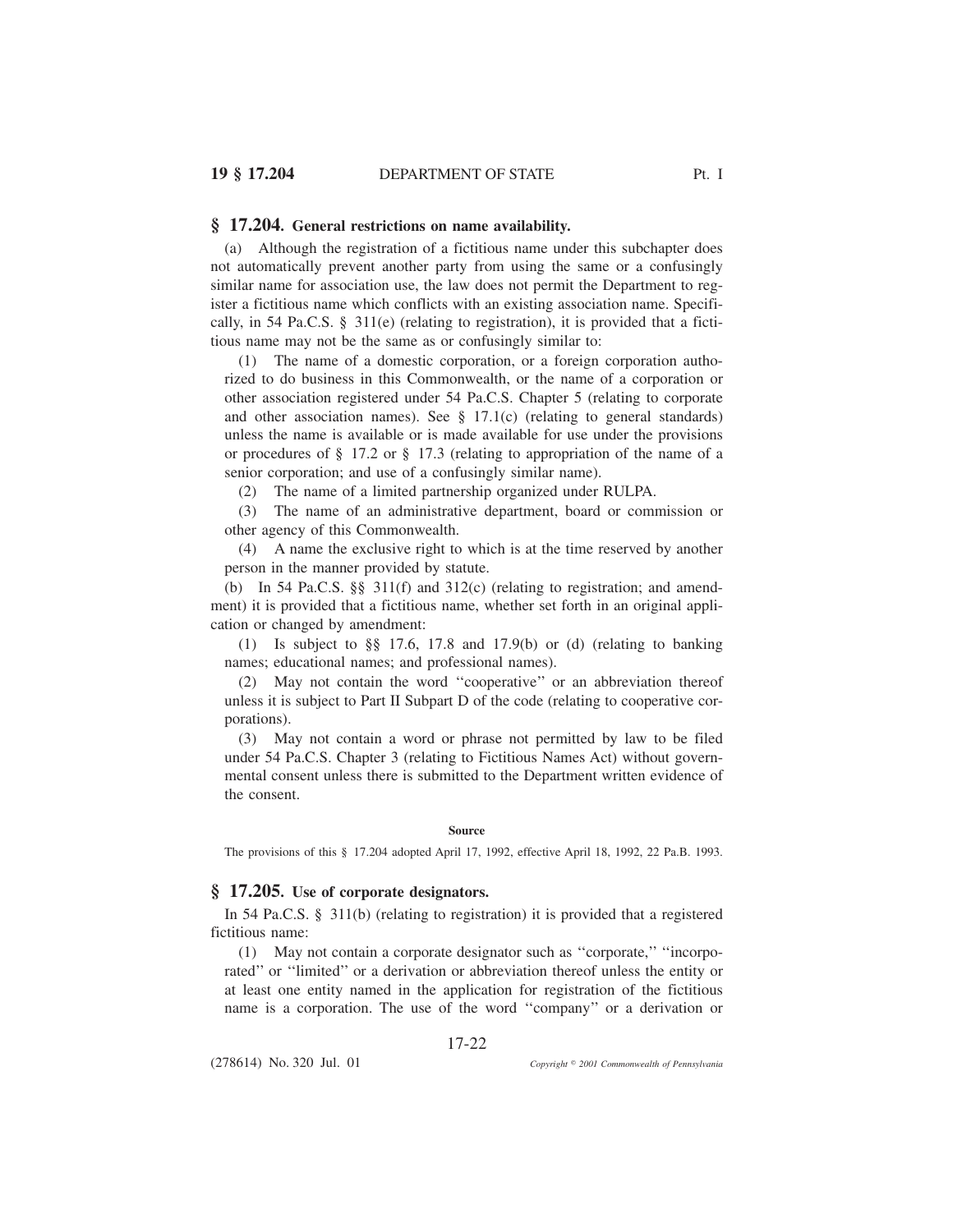abbreviation thereof or the words ''association,'' ''fund'' or ''syndicate'' by a sole proprietorship, a partnership or a corporation is permissible.

(2) Is not required to contain a corporate designator, notwithstanding the fact that some or all of the persons interested therein are corporations. This authorization is not to be construed to limit or affect personal liability otherwise existing of shareholders of a corporation to persons who deal with the corporation without knowledge of its status as such.

### **Source**

The provisions of this § 17.205 adopted April 17, 1992, effective April 18, 1992, 22 Pa.B. 1993.

## **§ 17.206. Agent for effecting amendments.**

In 54 Pa.C.S. §§ 311(c) and 312 (relating to registration; and amendment) it is provided that an applicant for registration of a fictitious name or an amendment thereof may designate one or more parties who are authorized to execute Form DSCB:54-312/313 (Application for Amendment, Cancellation or Withdrawal— Fictitious Name) on behalf of then existing parties to the registration.

### **Source**

The provisions of this § 17.206 adopted April 17, 1992, effective April 18, 1992, 22 Pa.B. 1993.

### **Cross References**

This section cited in 19 Pa. Code § 17.207 (relating to execution).

## **§ 17.207. Execution.**

(a) In 54 Pa.C.S. § 311(d) (relating to registration) it is provided that:

(1) If the application for registration relates to an entity which includes one or more participants which are partnerships or other entities composed of two or more parties, it is not necessary for each ultimate party to be named in and to execute the application. Only the constituent participants are required to be named in the application. A partner or other authorized representative of a participant may execute the application on behalf of the participant.

(2) If the application for registration relates to a trust or similar entity, it is not necessary for each beneficial owner or similar ultimate party to be named in and to execute the application. Only the trustees of the trust or the governing body of the similar entity are required to be named in and to execute the application.

(3) Otherwise, the application for registration is required to be executed by each individual party thereto and, in the case of any other entity, by the entity. As to execution by associations who are participants, see § 13.8(a) (relating to execution).

(4) The application of a party may be executed by the attorney-in-fact of the party. See  $\S$  13.8(e).

# 17-23

(278615) No. 320 Jul. 01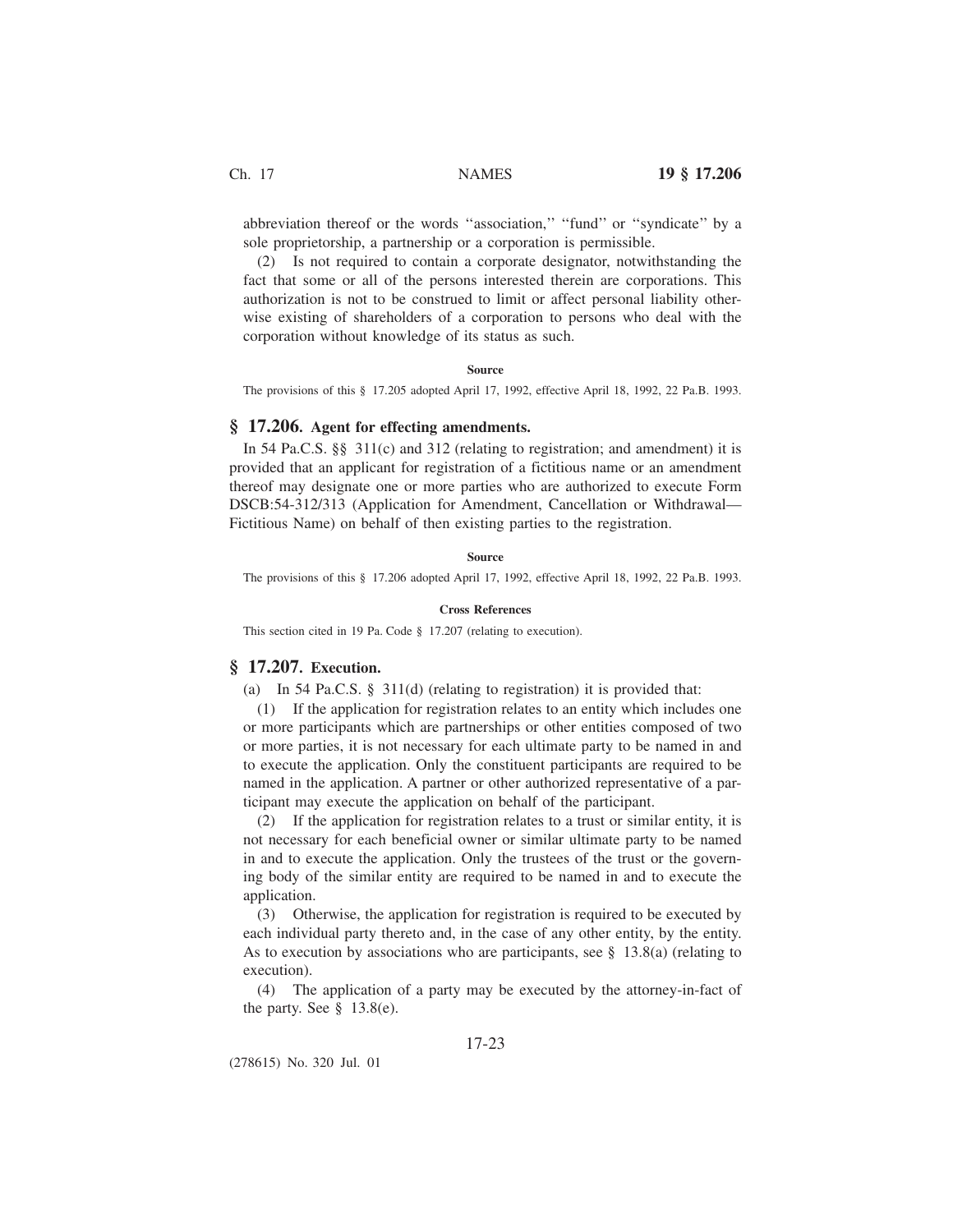(b) In 54 Pa.C.S. § 312(b) (relating to amendment) it is provided that Form DSCB:54-312/313 (Application for Amendment, Cancellation or Withdrawal-Fictitious Name) may be executed by doing one of the following:

(1) In the same manner as an original application for registration of a fictitious name, including a party who is thereby withdrawing.

(2) By the agent designated under § 17.206 (relating to agent for effecting amendments) and by an additional party to the registration.

(c) In 54 Pa.C.S. § 313(b) (relating to cancellation or withdrawal) it is provided that Form DSCB:54-312/313 may be executed in the same manner as provided in subsection (b) in the case of an application for amendment of fictitious name registration. Form DSCB:54-312/313 may be executed solely by the withdrawing party in the case of a withdrawal of a fictitious name reservation.

### **Source**

The provisions of this § 17.207 adopted April 17, 1992, effective April 18, 1992, 22 Pa.B. 1993.

# **§ 17.208. Official advertising of fictitious names involving individual parties.**

(a) Proofs of publication may not be submitted with the Form DSCB:54-311 (Application for Registration of Fictitious Name) or another form submitted under this subchapter. In 54 Pa.C.S.  $\S$  311(g) (relating to registration) it is provided that an entity which includes an individual party is required to officially publish in the county in which the principal office or place of business of the entity is or, in the case of a proposed entity, is to be located notice of its intention to file or the filing of an application for registration of a fictitious name. The notice may appear prior to or after the day upon which the application is filed in the Department and shall be kept with the permanent records of the business and shall set forth briefly:

(1) The fictitious name.

(2) The address, including street and number, if any, of the principal office or place of business of the business to be carried on under or through the fictitious name.

(3) The names and respective addresses, including street and number, if any, of the persons who are parties to the registration.

(4) A statement that an application for registration of a fictitious name is to be or was filed under 54 Pa.C.S. (relating to names).

(b) For the purposes of subsection (a), the term ''officially publish'' means publish in two newspapers in the English language in the proper county, one of which shall be the legal newspaper, if any, designated by the rules of court for the publication of legal notices or, if there is no legal newspaper, in two newspapers of general circulation in the county. When there is only one newspaper of general circulation in a county, advertisement in that newspaper is sufficient. The notice shall be published one time in the appropriate newspaper. The terms

17-24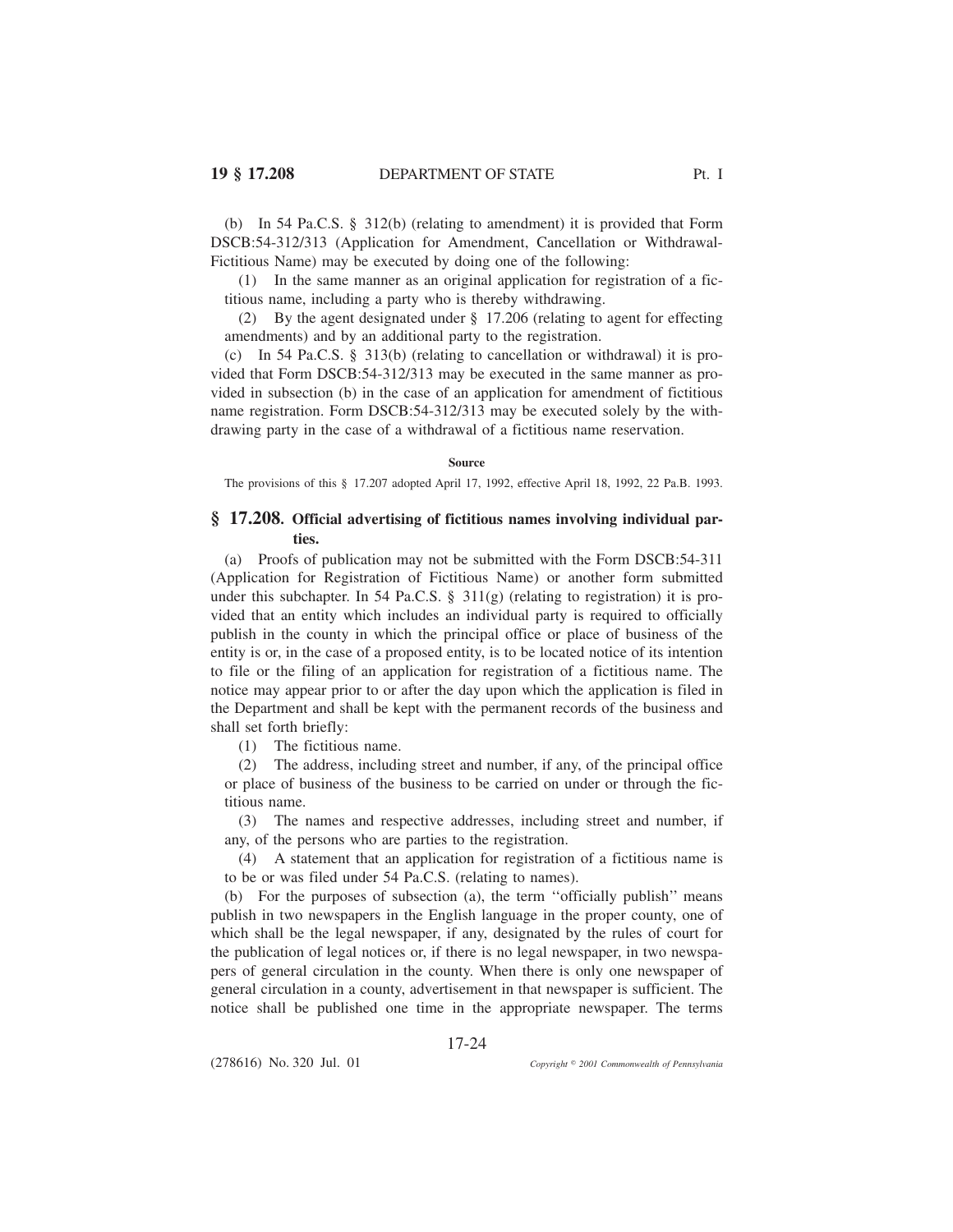''newspaper,'' ''legal newspaper'' and ''newspaper of general circulation'' are defined in 45 Pa.C.S.  $\S$  101 (relating to definitions). See  $\S$  19.3 (relating to name of commercial registered office provider in lieu of registered address).

(c) In 45 Pa.C.S. § 307 (relating to effect of failure to advertise when required) it is provided that no legal proceeding or the like, in which notice is required to be given by official or legal advertising, will be binding upon an interested person unless the advertising is effected and proof of publication is filed of record in the matter or proceeding. The proofs referred to in this subsection may not be submitted to, and will not be received and filed by, the Department, but shall be kept with the permanent records of the business as provided in subsection (a).

### **Source**

The provisions of this § 17.208 adopted April 17, 1992, effective April 18, 1992, 22 Pa.B. 1993.

### **Cross References**

This section cited in 19 Pa. Code § 17.201 (relating to general checklist for registering fictitious names).

# **§ 17.209. Decennial filings.**

(a) Every registrant of a fictitious name is required by 54 Pa.C.S. § 321(a) (relating to decennial filings required) decennially, during the year 2000 and each year thereafter divisible by ten, to file in the Department Form DSCB:54-321 (Decennial Report of Continued Existence-Fictitious Name).

(b) Subsection (a) does not apply to a registrant which during the preceding 10 years has made a filing with the Department under this subchapter under or with respect to the fictitious name in question.

(c) On January 1 of the year following the year during which a report is required to be filed under subsection (a), every fictitious name with respect to which no report has been filed during the immediately preceding year is deemed under 54 Pa.C.S. § 321(c) to be no longer registered under 54 Pa.C.S. Chapter 3 (relating to Fictitious Names Act). The registration may thereafter be restored only by the filing under this subchapter of an original application for registration of fictitious name on Form DSCB:54-311 (Application for Registration of Fictitious Name).

#### **Source**

The provisions of this § 17.209 adopted April 17, 1992, effective April 18, 1992, 22 Pa.B. 1993.

## **Cross References**

This section cited in 19 Pa. Code § 17.210 (relating to notice decennial filing requirements).

## 17-25

(278617) No. 320 Jul. 01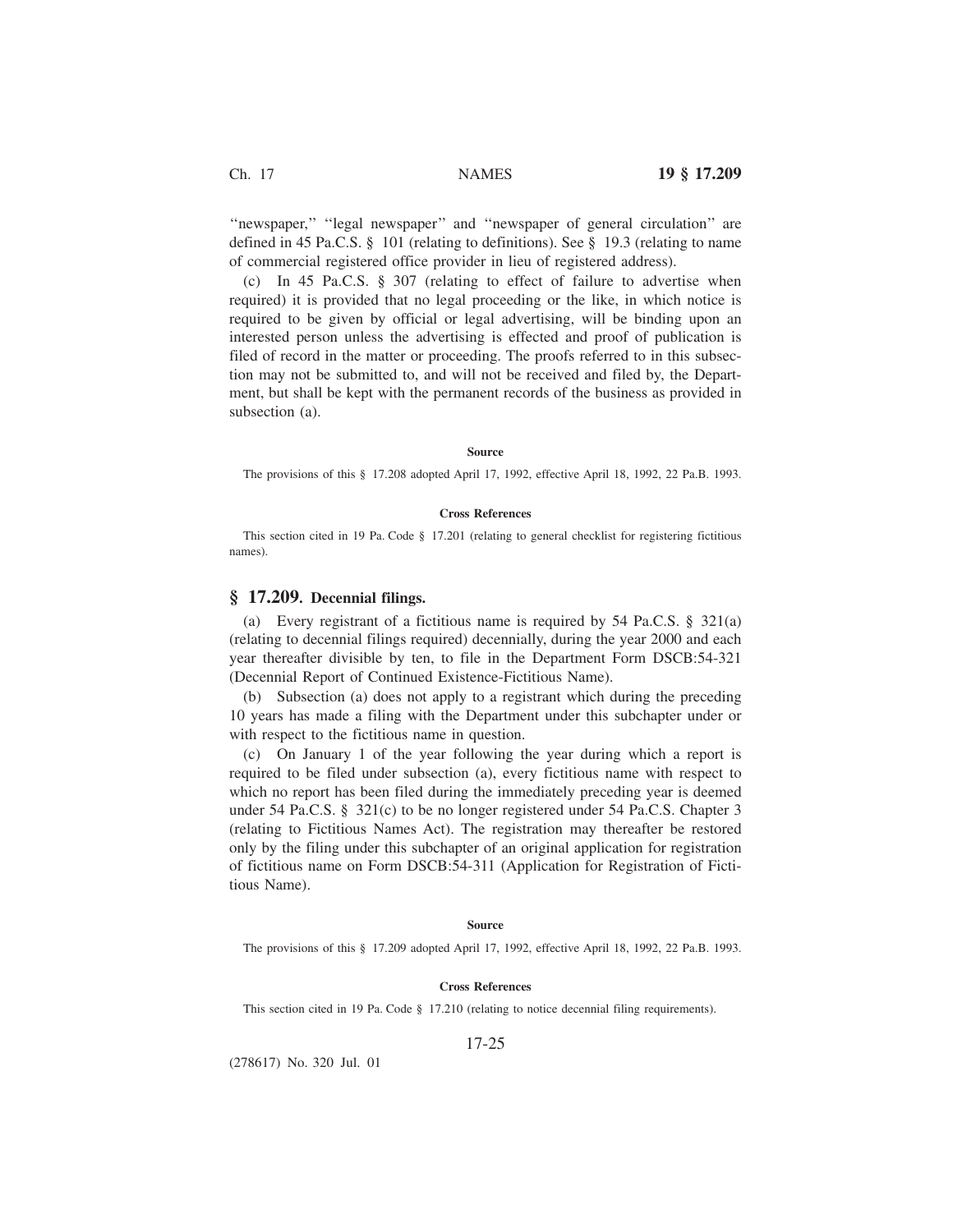### **§ 17.210. Notice of decennial filing requirements.**

Whenever a decennial filing is required to be made in the Department under § 17.209 (relating to decennial filings), the Department under section 132(d) of the code (relating to functions of Department of State) shall, not earlier than the November 1 of the year—for example, 1999, 2009, and so forth—prior to the commencement of the decennial year wherever practicable, give notice by mail to the registrant of the decennial filing requirement. The notice shall be accompanied by appropriate application blanks or forms. Failure by the Department to give notice to a registrant, or failure by a registrant to receive notice, of a decennial filing requirement does not relieve a registrant of the obligation to make the decennial filing.

#### **Source**

The provisions of this § 17.210 adopted April 17, 1992, effective April 18, 1992, 22 Pa.B. 1993.

## **§ 17.211. Effect of nonregistration on enforceability of contracts.**

(a) An entity which has failed to register a fictitious name as required by § 17.203 (relating to voluntary and mandatory registration) is not permitted by 54 Pa.C.S. § 331(b) (relating to contracts entered into by entity using unregistered fictitious name) to maintain an action in a tribunal of this Commonwealth until the entity has complied with this subchapter. An action may not be maintained in a tribunal of this Commonwealth by a successor or assignee of the entity on a right, claim or demand arising out of a transaction with respect to which the entity used the fictitious name until the entity, or an entity which has acquired all or substantially all of its assets, has complied with this subchapter. The failure of an entity to register a fictitious name as required by § 17.203 does not impair the validity of a contract or act of the entity and does not prevent the entity from defending an action in a tribunal of this Commonwealth.

(b) Before an entity may institute an action in a tribunal of this Commonwealth on a cause of action arising out of a transaction in respect to which the entity used a fictitious name prior to the date of the registration of the fictitious name, or after the date its registration under this subchapter was cancelled or otherwise terminated as to the entity, the entity is required by 54 Pa.C.S. § 331(b) to pay to the Department for the use of the Commonwealth a civil penalty of \$500.

(c) The penalties of subsections (a) and (b) are not applicable if there has been substantial compliance in good faith with this subchapter or the corresponding provisions of prior law.

### **Source**

The provisions of this § 17.211 adopted April 17, 1992, effective April 18, 1992, 22 Pa.B. 1993.

17-26

(278618) No. 320 Jul. 01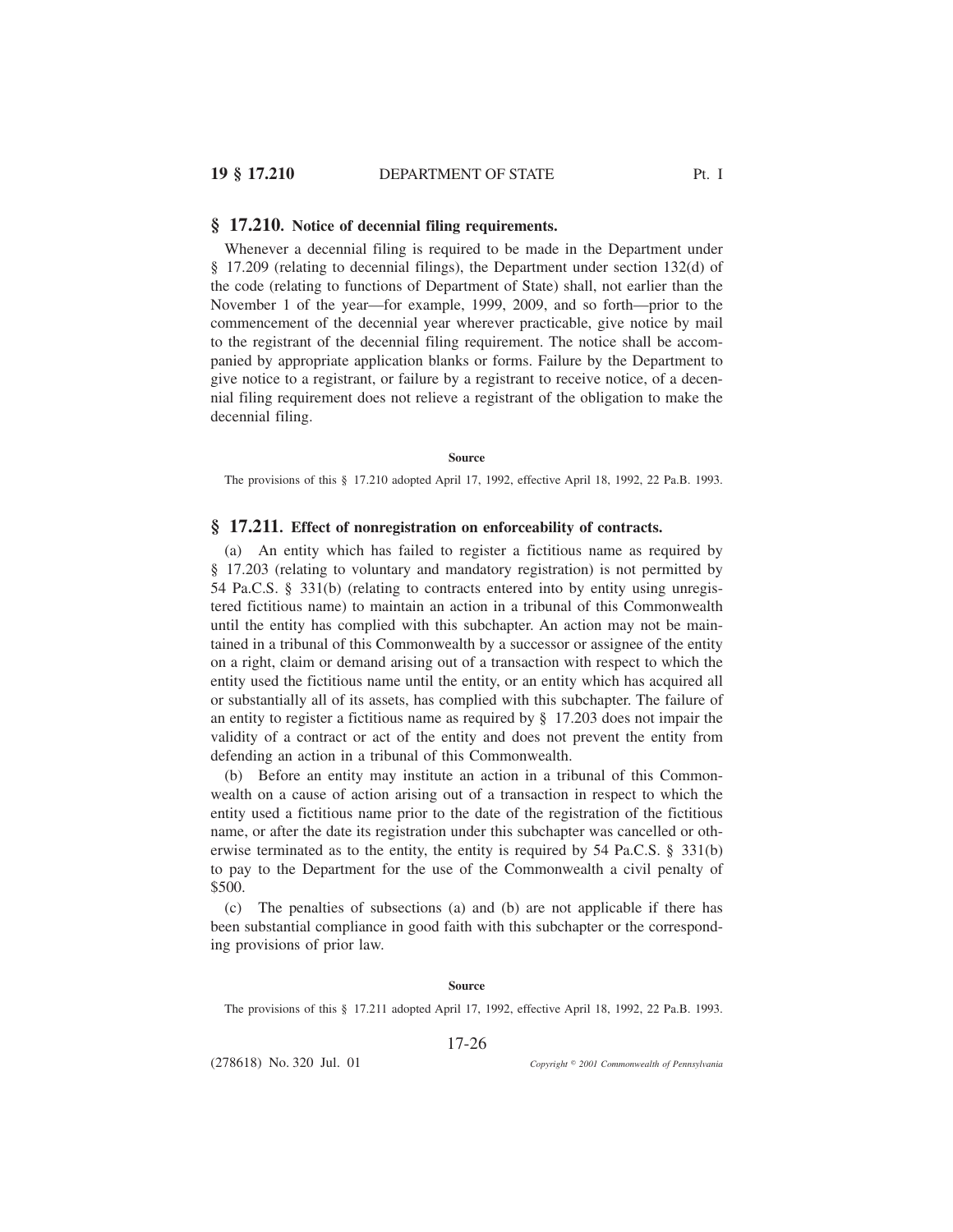#### **Cross References**

This section cited in 19 Pa. Code § 17.212 (relating to effect of registration).

# **§ 17.212. Effect of registration.**

(a) In 54 Pa.C.S. § 332(a) (relating to effect of registration), it is provided that registration under this subchapter imparts no legal right to the registering entity other than that the conducting of business by it under a fictitious name will not result in the penalties provided by § 17.211 (relating to effect of nonregistration on enforceability of contracts).

(b) The registration required under § 17.211 is in addition to other acts required of a corporation prerequisite to its doing business in this Commonwealth under the code and related provisions of law. The provisions of 54 Pa.C.S. Chapter 3 (relating to Fictitious Names Act) or this subchapter will not be construed as relieving an association of a duty under another statute.

(c) In 54 Pa.C.S. § 303(c) (relating to scope of chapter), it is provided that the registration of a fictitious name under this subchapter will not be a defense to an action or proceeding brought to enforce a law which expressly or impliedly prohibits an activity from being carried on under a fictitious name.

(d) Fictitious names registered under the former provisions of the following statutes are under 54 Pa.C.S. § 304 (relating to effect of registration under prior statutes) deemed to be registered under this subchapter:

(1) The act of June 28, 1917 (P. L. 645, No. 227), relating to individual fictitious names (Repealed).

(2) The act of May 24, 1945 (P. L. 967, No. 380), referred to as the Fictitious Name Act (Repealed).

(3) The Fictitious Corporate Name Act (Repealed).

#### **Source**

The provisions of this § 17.212 adopted April 17, 1992, effective April 18, 1992, 22 Pa.B. 1993.

### **Cross References**

This section cited in 19 Pa. Code § 17.201 (relating to general checklist for registering fictitious names).

#### **FORMS**

## **§ 17.251. Official forms.**

The following official forms have been promulgated under this subchapter and appear in Appendix A:

Form DSCB:54-311 (Application for Registration of Fictitious Name).

Form DSCB:54-312/313 (Application for Amendment, Cancellation or Withdrawal-Fictitious Name).

Form DSCB:54-321 (Decennial Report of Continued Existence-Fictitious Name).

## 17-27

(278619) No. 320 Jul. 01